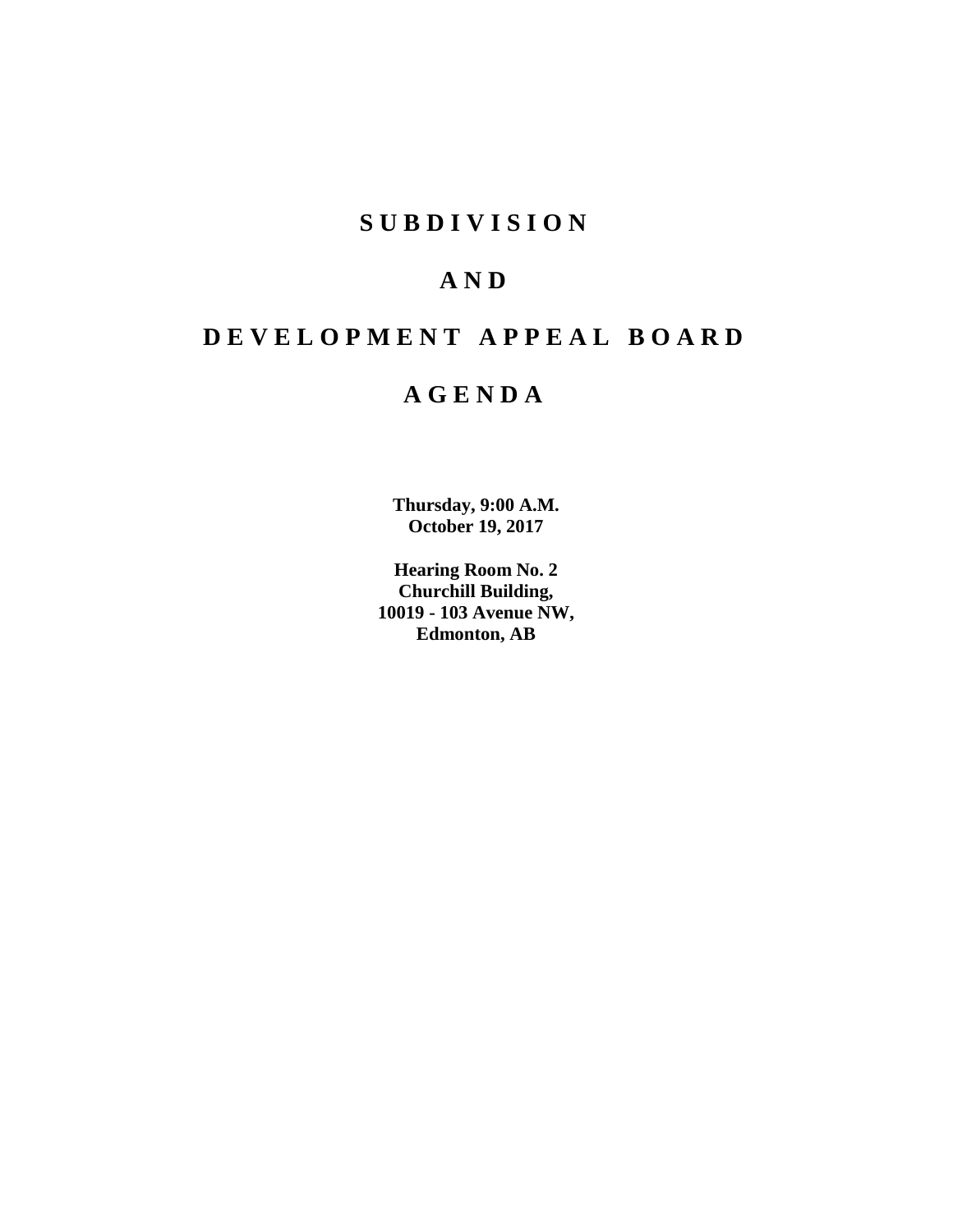# **SUBDIVISION AND DEVELOPMENT APPEAL BOARD HEARING ROOM NO. 2**

| I     | 9:00 A.M.    | SDAB-D-17-190 | Install (2) Replacement Panels (west and south<br>elevations) (MEINEKE CAR CARE)                                                                         |
|-------|--------------|---------------|----------------------------------------------------------------------------------------------------------------------------------------------------------|
|       |              |               | 12540 - 72 Street NW<br>Project No.: 258025157-002                                                                                                       |
|       |              |               |                                                                                                                                                          |
| $\Pi$ | 10:30 A.M.   | SDAB-D-17-191 | Construct a Semi-detached House with<br>balconies (2nd and 3rd Floors) and to demolish<br>an existing Single Detached House and rear<br>detached Garage. |
|       |              |               | 10927 - 80 Avenue NW<br>Project No.: 239376196-001                                                                                                       |
| III   | 1:30 P.M.    | SDAB-D-17-192 | Construct exterior alteration to an existing<br>Apartment building (removing the rooftop                                                                 |
|       |              |               | addition and rooftop patio, 5.54 metres by 4.04<br>metres)                                                                                               |
|       |              |               | 10003 - 87 Avenue NW<br>Project No.: 258895254-001                                                                                                       |
|       |              |               |                                                                                                                                                          |
|       | <b>NOTE:</b> |               | Unless otherwise stated, all references to "Section numbers" refer to<br>the authority under the Edmonton Zoning Bylaw 12800.                            |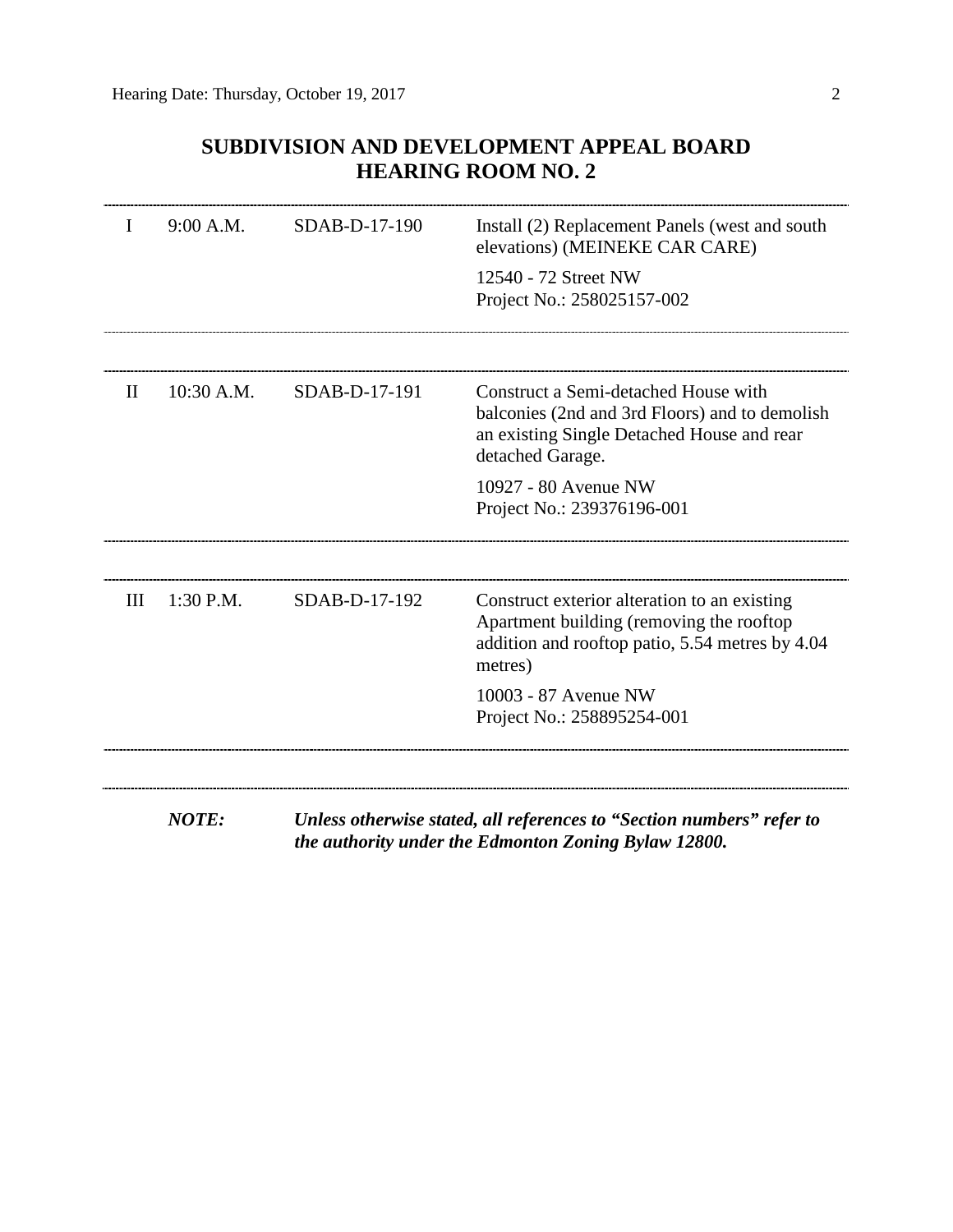| ITEM I: 9:00 A.M. |                                                        | FILE: SDAB-D-17-190                                                                    |  |  |
|-------------------|--------------------------------------------------------|----------------------------------------------------------------------------------------|--|--|
|                   | AN APPEAL FROM THE DECISION OF THE DEVELOPMENT OFFICER |                                                                                        |  |  |
| <b>APPELLANT:</b> |                                                        |                                                                                        |  |  |
|                   | <b>APPLICATION NO.:</b>                                | 258025157-002                                                                          |  |  |
|                   | <b>APPLICATION TO:</b>                                 | Install (2) Replacement Panels (west and<br>elevations) (MEINEKE CAR<br>south<br>CARE) |  |  |
|                   | <b>DECISION OF THE</b><br>DEVELOPMENT AUTHORITY:       | Refused                                                                                |  |  |
|                   | <b>DECISION DATE:</b>                                  | September 7, 2017                                                                      |  |  |
|                   | <b>DATE OF APPEAL:</b>                                 | September 20, 2017                                                                     |  |  |
|                   | <b>MUNICIPAL DESCRIPTION</b><br>OF SUBJECT PROPERTY:   | 12540 - 72 Street NW                                                                   |  |  |
|                   | <b>LEGAL DESCRIPTION:</b>                              | Plan 9821533 Blk 11 Lot 1                                                              |  |  |
|                   | ZONE:                                                  | <b>IM-Medium Industrial Zone</b>                                                       |  |  |
|                   | <b>OVERLAY:</b>                                        | N/A                                                                                    |  |  |
|                   | <b>STATUTORY PLAN:</b>                                 | <b>Yellowhead Corridor Area Structure Plan</b>                                         |  |  |

# *Grounds for Appeal*

The Appellant provided the following reasons for appealing the decision of the Development Authority:

> This letter is to ask for your support to retain two existing fascia signs for my new business, Meineke Car Care.

> I am the new owner of this building. The signs in question have been in place for many years. When I applied for a penult to replace the faces of the sign, I was told that the existing signs don't have a permit. I made an application for them, but that application has been refused because the signs don't meet the current zoning bylaw, which states that signs must face either a road or a lane.

> The signs are very important to the success of my business. This building has very little traffic flow past it on 72 Street, and the existing signs on the south and west sides of the building will be required to identify the building to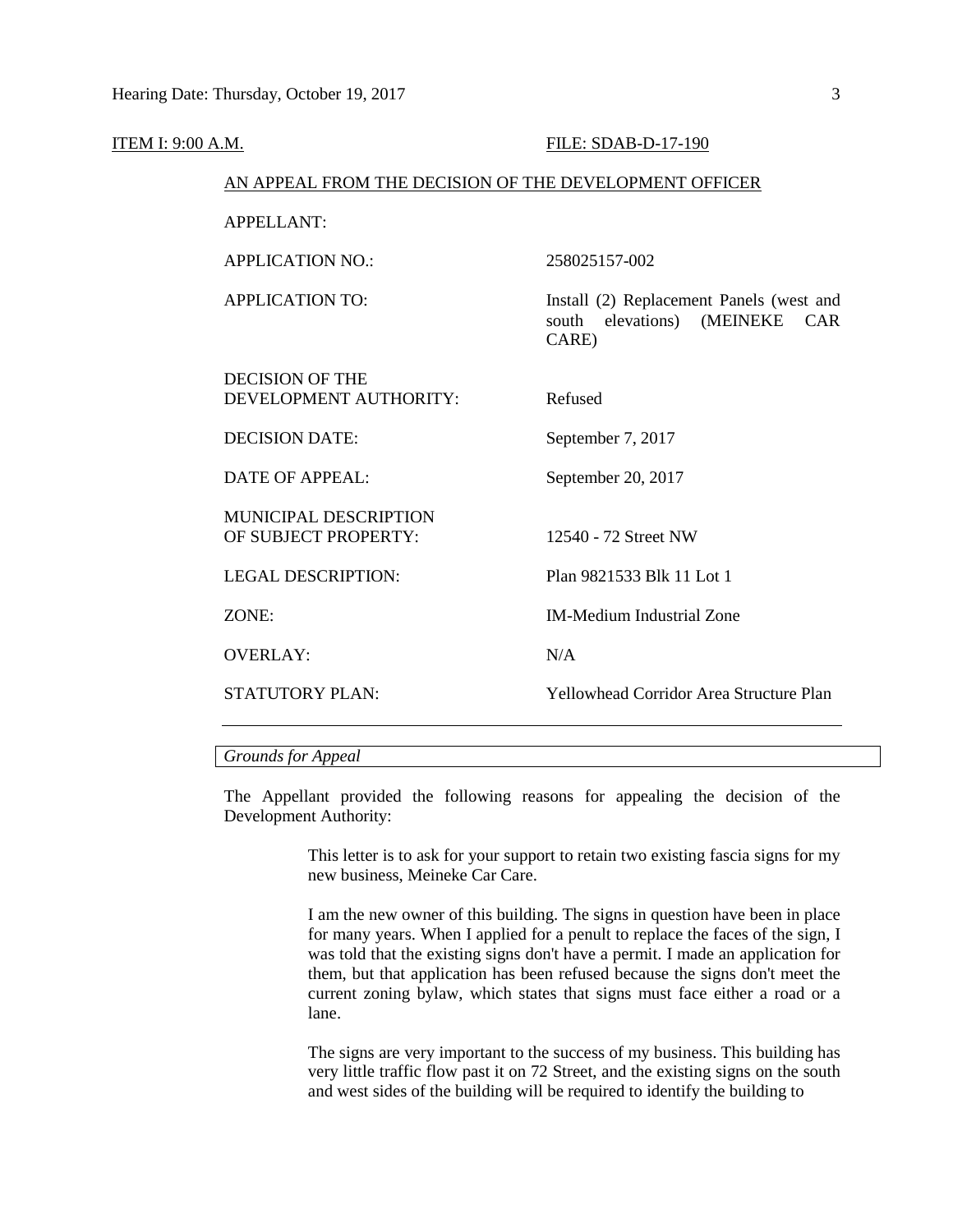traffic going past on the service road as well as vehicles that travel on Fort Road.

I am going to be putting signage on the east side of the building along 72 Street as well, but the south- and west-facing signs have much more value for identifying the building to any traffic travelling on Fort Road and the approach overpass from Yellowhead Trail to Fort Road.

The south sign will face a new development. I am attaching a letter from Glenn Cyrankiewicz, the C.E.O. of Delnor Construction. They are the owners of the lot on the south side of my building. They have reviewed my sign proposal and they have no concerns with the existing signs staying where they are.

As I stated earlier, the existing signs have been in place for many years, and to my knowledge, there have been no complaints or adverse effects to the community.

Thank you for considering my appeal.

# *General Matters*

The *Municipal Government Act*, RSA 2000, c M-26 states the following:

#### **Grounds for appeal**

 **685**(1) If a development authority

- (a) fails or refuses to issue a development permit to a person,
- (b) issues a development permit subject to conditions, or

(c) issues an order under section 645, the person applying for the permit or affected by the order under section 645 may appeal to the subdivision and development appeal board.

(2) In addition to an applicant under subsection (1), any person affected by an order, decision or development permit made or issued by a development authority may appeal to the subdivision and development appeal board.

(3) Despite subsections (1) and (2), no appeal lies in respect of the issuance of a development permit for a permitted use unless the provisions of the land use bylaw were relaxed, varied or misinterpreted.

#### **Appeals**

- **686(1)** A development appeal to a subdivision and development appeal board is commenced by filing a notice of the appeal, containing reasons, with the board within 14 days,
	- (a) in the case of an appeal made by a person referred to in section 685(1), after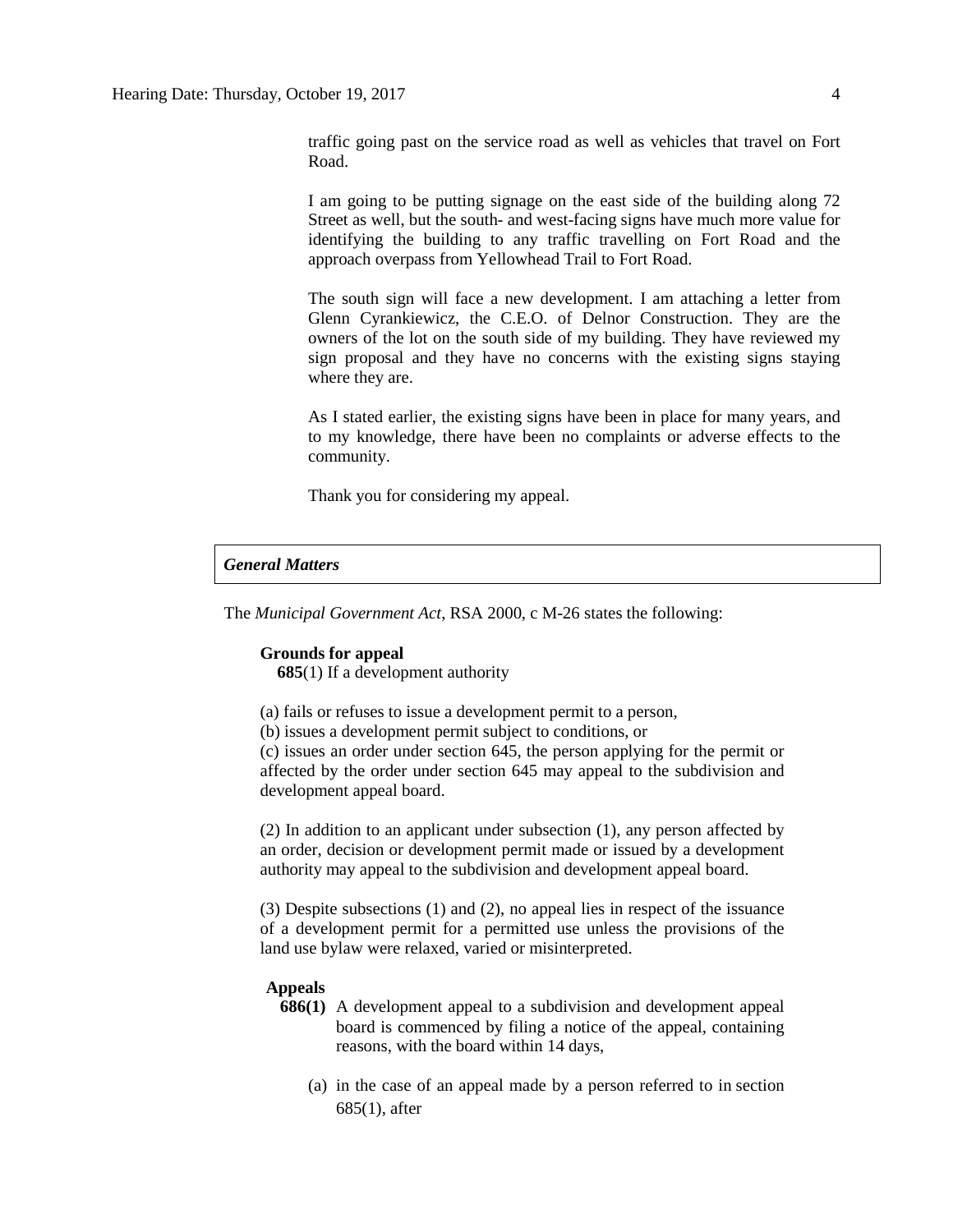- (i) the date on which the person is notified of the order or decision or the issuance of the development permit, or
- …
- or
- (b) in the case of an appeal made by a person referred to in section 685(2), after the date on which the notice of the issuance of the permit was given in accordance with the land use bylaw.

#### **Hearing and decision**

**687**(3) In determining an appeal, the subdivision and development appeal board

- (a.1) must comply with the land use policies and statutory plans and, subject to clause (d), the land use bylaw in effect;
- …

…

- (c) may confirm, revoke or vary the order, decision or development permit or any condition attached to any of them or make or substitute an order, decision or permit of its own;
- (d) may make an order or decision or issue or confirm the issue of a development permit even though the proposed development does not comply with the land use bylaw if, in its opinion,
	- (i) the proposed development would not
		- (A) unduly interfere with the amenities of the neighbourhood, or
		- (B) materially interfere with or affect the use, enjoyment or value of neighbouring parcels of land,
- and
	- (ii) the proposed development conforms with the use prescribed for that land or building in the land use bylaw.

#### **General Provisions from the** *Edmonton Zoning Bylaw:*

Section 420.1 states the **General Purpose** of the **(IM) Medium Industrial Zone** is to provide for manufacturing, processing, assembly, distribution, service and repair Uses that carry out a portion of their operation outdoors or require outdoor storage areas. Any nuisance associated with such Uses should not generally extend beyond the boundaries of the Site.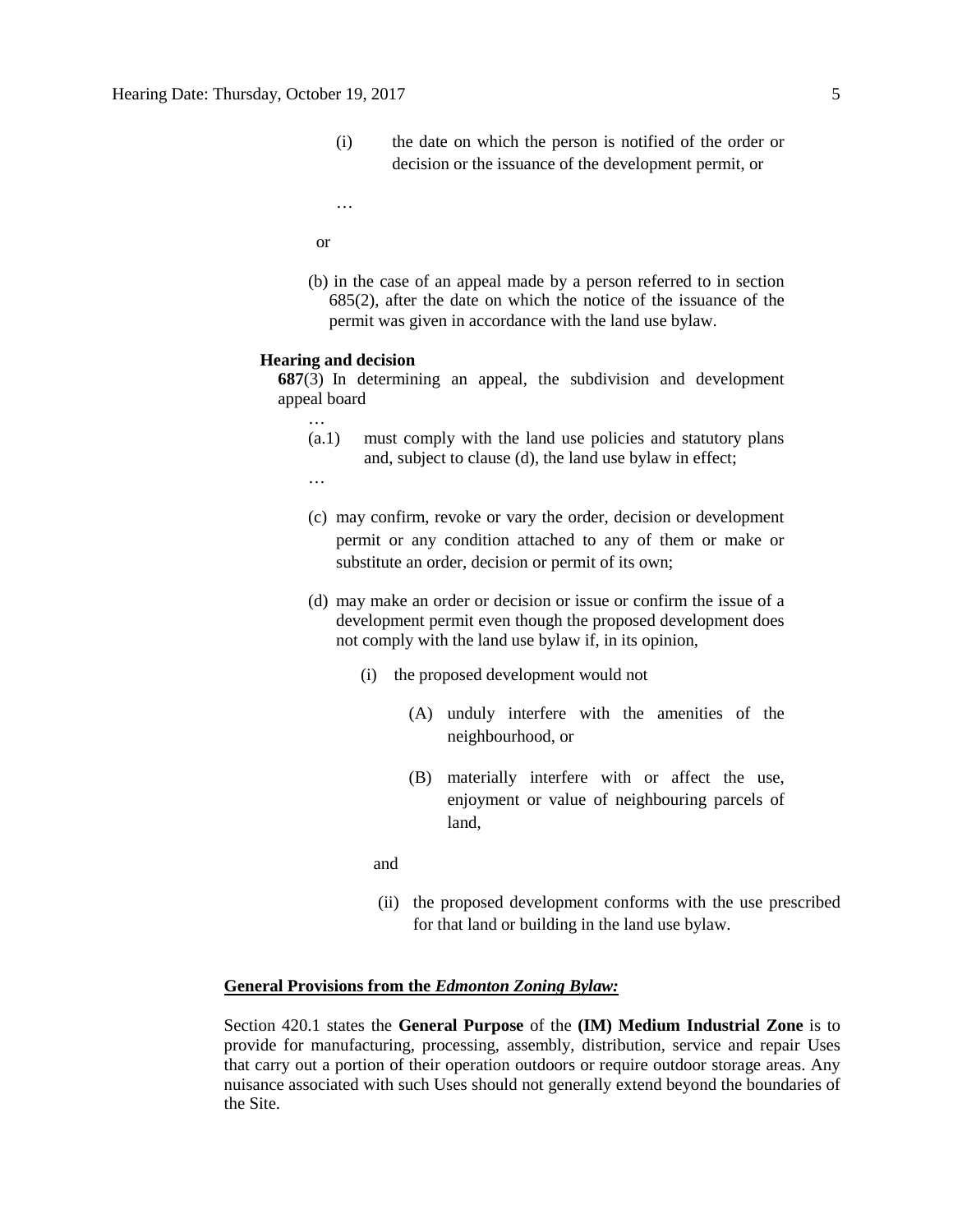This Zone should normally be applied on the interior of industrial areas adjacent to collector and local industrial public roadways such that Uses are separated from any adjacent residential areas by a higher quality Industrial or Commercial Zone.

Section 420.2(13) states a **Fascia On-premises Sign** is a **Permitted Use** in the **(IM) Medium Industrial Zone**.

Under Section 7.9(2), **Fascia On-premises Signs** means any Sign painted on or attached to an exterior building wall, or any other permitted structure, on which a two dimensional representation may be placed. The Copy on such a Sign identifies or advertises a business, activity, service or product located on the premises or Site where the Sign is displayed.

Under Section 6.2(7), **Fascia Signs** means any Sign painted on or attached to an exterior building wall, or any other permitted structure, on which a two dimensional representation may be placed, so that the Sign does not extend more than 40 cm out from the wall or structure nor beyond the horizontal limits of the wall. Fascia Signs may or may not be permanent. This definition includes banners or any other two dimensional medium;

Section 420.4(6) states Signs shall comply with the regulations found in Schedule 59G.

#### *Signs Face a Public Roadway*

Section 59G.2(1)(a) states Fascia On-premises Signs shall only face a public roadway other than a Lane.

#### **Development Officer's Determination**

Fascia On-premises Signs shall be subject to the following regulations: Fascia Onpremises Signs shall only face a public roadway other than a Lane (Reference Section  $59G.2(1)(a)$ ).

Proposed: Sign on south elevation of building faces the neighboring titled lot. Sign on west elevation (back of building) faces the adjacent property.

The proposed signs do not face a public roadway, contrary to Section 59G.2(1)(a)).

#### *Scale and Architectural Character*

Section 59.2(6) states tor all Sign Applications, the Development Officer shall have regard for the scale and architectural character of the building and the land use characteristics of surrounding development. The Development Officer shall refuse any Sign Application that may adversely impact the amenities or character of the Zone.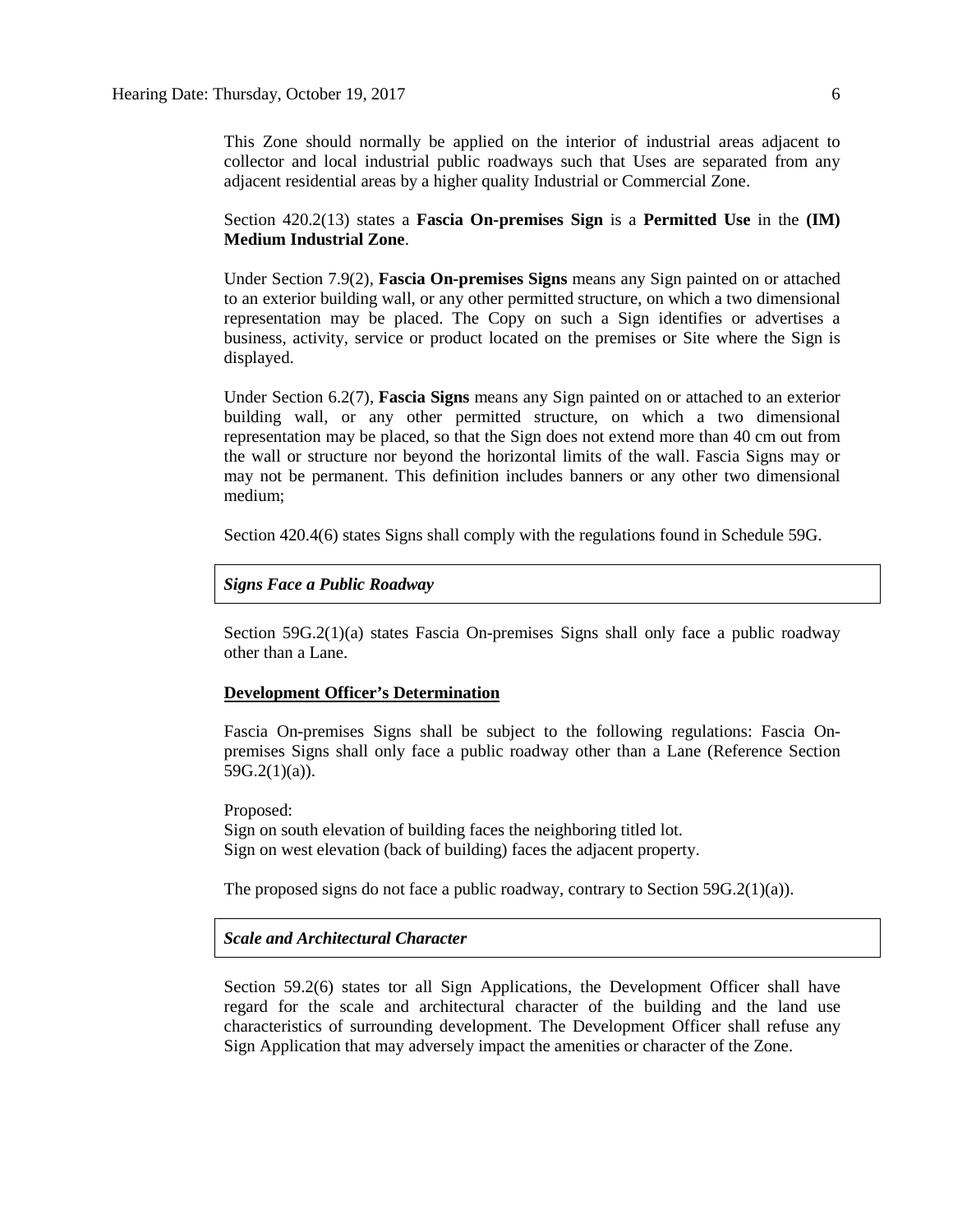#### **Development Officer's Determination**

For all Sign Applications, the Development Officer shall have regard for the scale and architectural character of the building and the land use characteristics of surrounding development. The Development Officer shall refuse any Sign Application that may adversely impact the amenities or character of the Zone. (Reference Section 59.2(6))

In the opinion of the Development Officer there is no unnecessary hardship that would necessitate placement of signs in these locations. Other buildings in the surrounding area, do not have signs located at the rear of the building. The sign located on the south elevation may adversely impact development on the adjacent property.

#### Notice to Applicant/Appellant

Provincial legislation requires that the Subdivision and Development Appeal Board issue its official decision in writing within fifteen days of the conclusion of the hearing. Bylaw No. 11136 requires that a verbal announcement of the Board's decision shall be made at the conclusion of the hearing of an appeal, but the verbal decision is not final nor binding on the Board until the decision has been given in writing in accordance with the *Municipal Government Act*.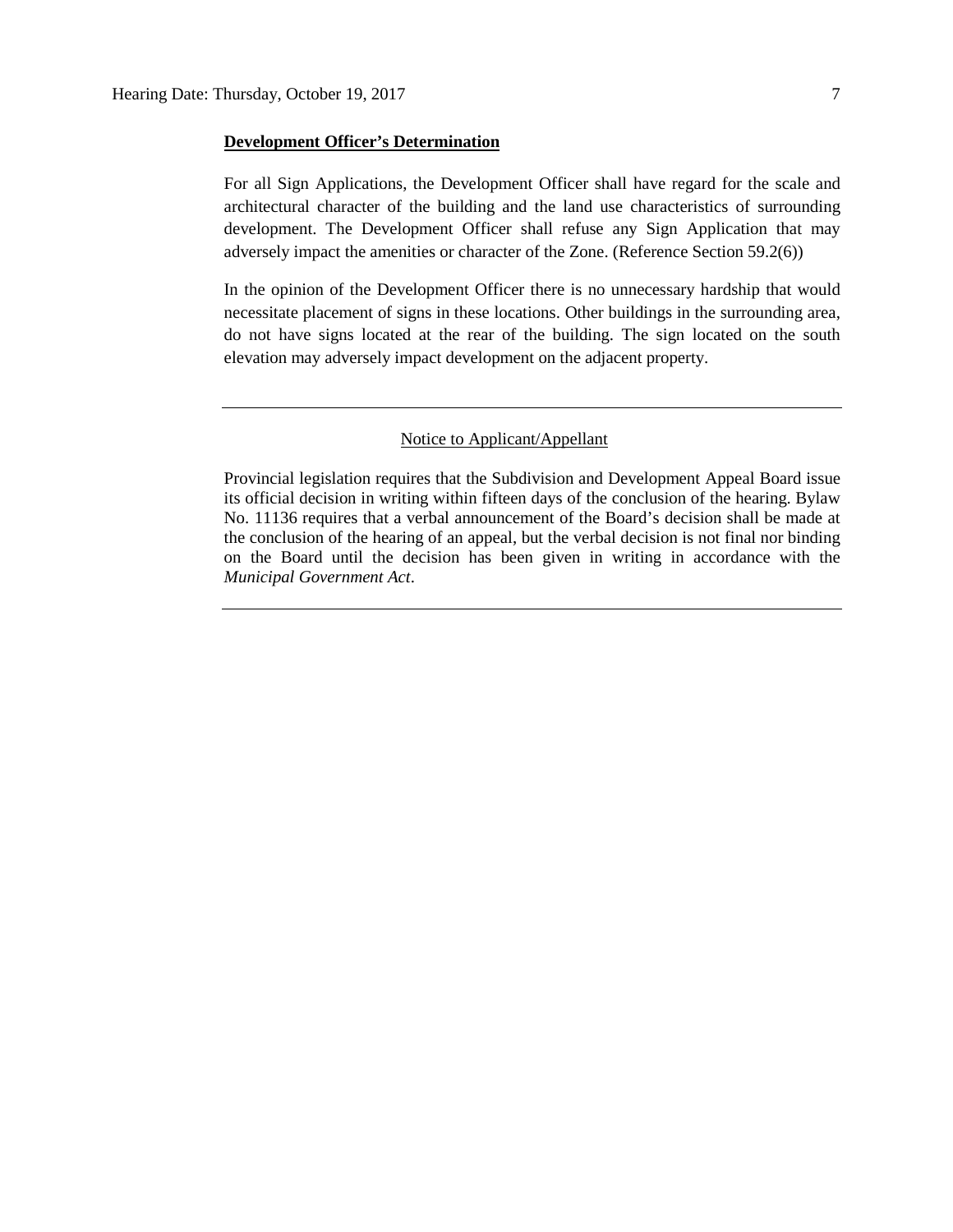|                                                                                                                                                              | 1 of 2<br>Page:<br><b>Application for</b>                                                                                                                                                                                                                            |  |  |  |  |
|--------------------------------------------------------------------------------------------------------------------------------------------------------------|----------------------------------------------------------------------------------------------------------------------------------------------------------------------------------------------------------------------------------------------------------------------|--|--|--|--|
|                                                                                                                                                              |                                                                                                                                                                                                                                                                      |  |  |  |  |
| <b>Sign Combo Permit</b>                                                                                                                                     |                                                                                                                                                                                                                                                                      |  |  |  |  |
| This document is a Development Permit Decision for the development application described below.                                                              |                                                                                                                                                                                                                                                                      |  |  |  |  |
| Applicant                                                                                                                                                    | Property Address(es) and Legal Description(s)                                                                                                                                                                                                                        |  |  |  |  |
|                                                                                                                                                              | 12540 - 72 STREET NW<br>Plan 9821533 Blk 11 Lot 1                                                                                                                                                                                                                    |  |  |  |  |
|                                                                                                                                                              |                                                                                                                                                                                                                                                                      |  |  |  |  |
|                                                                                                                                                              | Location(s) of Work                                                                                                                                                                                                                                                  |  |  |  |  |
|                                                                                                                                                              | Entryway: 12540 - 72 STREET NW                                                                                                                                                                                                                                       |  |  |  |  |
|                                                                                                                                                              | Building: 12540 - 72 STREET NW                                                                                                                                                                                                                                       |  |  |  |  |
| <b>Scope of Application</b>                                                                                                                                  |                                                                                                                                                                                                                                                                      |  |  |  |  |
| To install (2) Replacement Panels (west and south elevations) (MEINEKE CAR CARE).                                                                            |                                                                                                                                                                                                                                                                      |  |  |  |  |
| <b>Permit Details</b>                                                                                                                                        |                                                                                                                                                                                                                                                                      |  |  |  |  |
| ASA Sticker No./Name of Engineer:                                                                                                                            | Class of Permit:                                                                                                                                                                                                                                                     |  |  |  |  |
| Construction Value: 1000                                                                                                                                     | Expiry Date:                                                                                                                                                                                                                                                         |  |  |  |  |
|                                                                                                                                                              |                                                                                                                                                                                                                                                                      |  |  |  |  |
| Fascia Off-premises Sign: 0                                                                                                                                  | Freestanding Off-premises Sign: 0                                                                                                                                                                                                                                    |  |  |  |  |
| Fascia On-premises Sign: 2                                                                                                                                   | Freestanding On-premises Sign: 0                                                                                                                                                                                                                                     |  |  |  |  |
| Roof Off-premises Sign: 0                                                                                                                                    | Projecting Off-premises Sign: 0                                                                                                                                                                                                                                      |  |  |  |  |
| Roof On-premises Sign: 0                                                                                                                                     | Projecting On-premises Sign: 0                                                                                                                                                                                                                                       |  |  |  |  |
| Minor Digital On-premises Sign: 0                                                                                                                            | Replacement Panel on Existing Sign: 0<br>Comprehensive Sign Design: 0<br>Major Digital Sign: 0                                                                                                                                                                       |  |  |  |  |
| Minor Digital Off-premises Sign: 0                                                                                                                           |                                                                                                                                                                                                                                                                      |  |  |  |  |
| Minor Digital On/Off-premises Sign: 0                                                                                                                        |                                                                                                                                                                                                                                                                      |  |  |  |  |
| I/We certify that the above noted details are correct.                                                                                                       |                                                                                                                                                                                                                                                                      |  |  |  |  |
| Applicant signature:                                                                                                                                         |                                                                                                                                                                                                                                                                      |  |  |  |  |
| <b>Development Application Decision</b>                                                                                                                      |                                                                                                                                                                                                                                                                      |  |  |  |  |
| Refused                                                                                                                                                      |                                                                                                                                                                                                                                                                      |  |  |  |  |
| <b>Reason for Refusal</b><br>roadway other than a Lane (Reference Section 59G.2(1)(a)).                                                                      | 1) Fascia On-premises Signs shall be subject to the following regulations: Fascia On-premises Signs shall only face a public                                                                                                                                         |  |  |  |  |
| Proposed:<br>Sign on south elevation of building faces the neighboring titled lot.<br>Sign on west elevation (back of building) faces the adjacent property. |                                                                                                                                                                                                                                                                      |  |  |  |  |
| The proposed signs do not face a public roadway, contrary to Section $59G.2(1)(a)$ .                                                                         |                                                                                                                                                                                                                                                                      |  |  |  |  |
| adversely impact the amenities or character of the Zone. (Reference Section 59.2(6))                                                                         | 2) For all Sign Applications, the Development Officer shall have regard for the scale and architectural character of the building and<br>the land use characteristics of surrounding development. The Development Officer shall refuse any Sign Application that may |  |  |  |  |
| south elevation may adversely impact development on the adjacent property.                                                                                   | In the opinion of the Development Officer there is no unnecessary hardship that would necessitate placement of signs in these<br>locations. Other buildings in the surrounding area, do not have signs located at the rear of the building. The sign located on the  |  |  |  |  |
|                                                                                                                                                              | THIS IS NOT A PERMIT                                                                                                                                                                                                                                                 |  |  |  |  |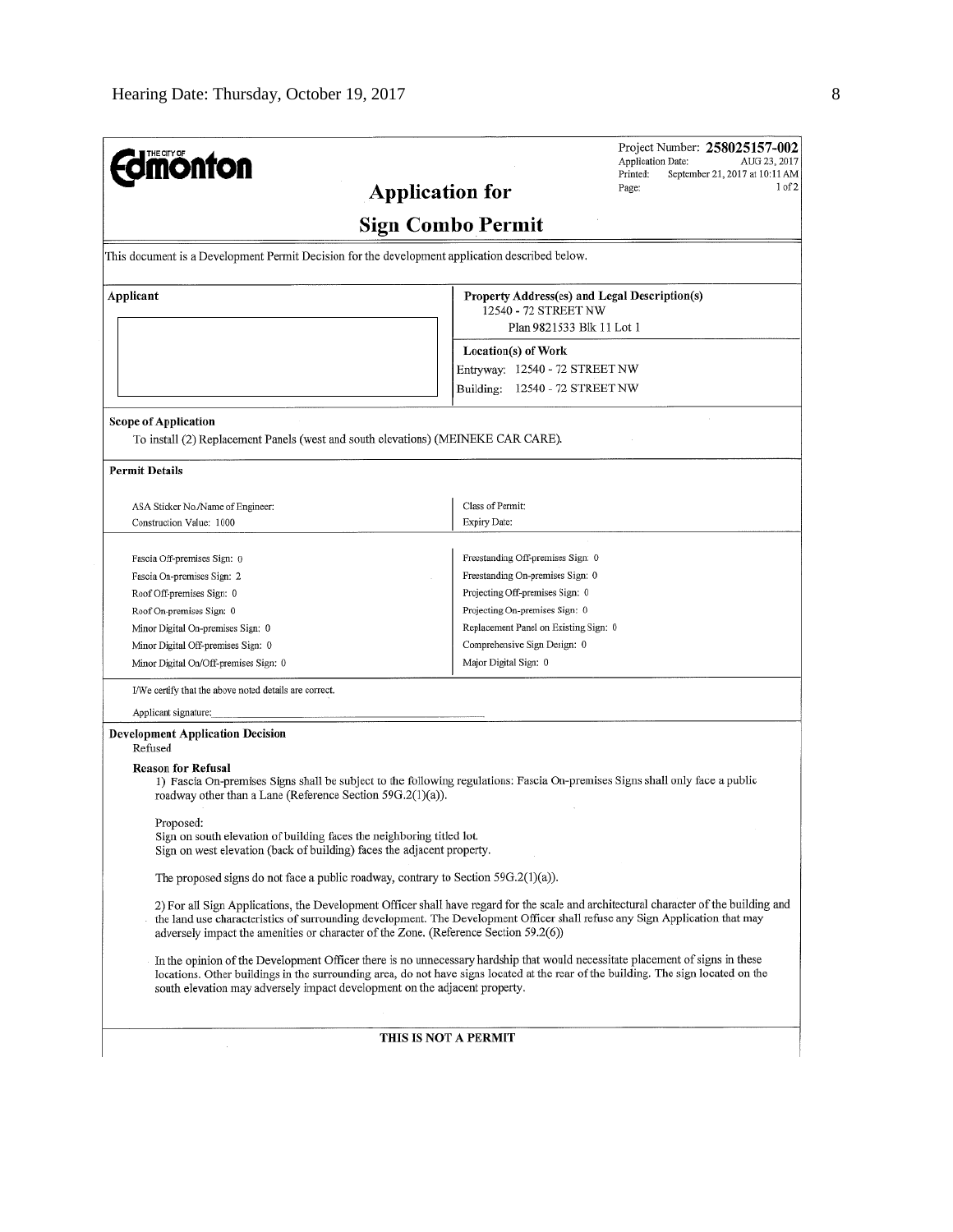| <b>monton</b>                                                                                                                                                                                                                                                                                                                     |                                                 |                          |          | Project Number: 258025157-002<br>Application Date:<br>AUG 23, 2017<br>Printed:<br>September 21, 2017 at 10:11 AM |  |
|-----------------------------------------------------------------------------------------------------------------------------------------------------------------------------------------------------------------------------------------------------------------------------------------------------------------------------------|-------------------------------------------------|--------------------------|----------|------------------------------------------------------------------------------------------------------------------|--|
|                                                                                                                                                                                                                                                                                                                                   |                                                 | <b>Application for</b>   |          | 2 of 2<br>Page:                                                                                                  |  |
|                                                                                                                                                                                                                                                                                                                                   |                                                 | <b>Sign Combo Permit</b> |          |                                                                                                                  |  |
| <b>Rights of Appeal</b><br>The Applicant has the right of appeal within 14 days of receiving notice of the Development Application Decision, as outlined in<br>Chapter 24, Section 683 through 689 of the Municipal Government Amendment Act.<br>Development Authority: NOORMAN, BRENDA<br>Issue Date: Sep 07, 2017<br>Signature: |                                                 |                          |          |                                                                                                                  |  |
| Fees                                                                                                                                                                                                                                                                                                                              |                                                 |                          |          |                                                                                                                  |  |
| Sign Building Permit Fee<br>Sign Development Application Fee<br>Safety Codes Fee                                                                                                                                                                                                                                                  | <b>Fee Amount</b><br>\$0.00<br>\$0.00<br>\$0.00 | <b>Amount Paid</b>       | Receipt# | Date Paid                                                                                                        |  |
| Total GST Amount:<br>Totals for Permit:                                                                                                                                                                                                                                                                                           | \$0.00<br>\$0.00                                | \$0.00                   |          |                                                                                                                  |  |
|                                                                                                                                                                                                                                                                                                                                   |                                                 |                          |          |                                                                                                                  |  |
|                                                                                                                                                                                                                                                                                                                                   |                                                 |                          |          |                                                                                                                  |  |
|                                                                                                                                                                                                                                                                                                                                   |                                                 |                          |          |                                                                                                                  |  |
|                                                                                                                                                                                                                                                                                                                                   |                                                 |                          |          |                                                                                                                  |  |
|                                                                                                                                                                                                                                                                                                                                   |                                                 |                          |          |                                                                                                                  |  |
|                                                                                                                                                                                                                                                                                                                                   |                                                 |                          |          |                                                                                                                  |  |
|                                                                                                                                                                                                                                                                                                                                   |                                                 |                          |          |                                                                                                                  |  |
|                                                                                                                                                                                                                                                                                                                                   |                                                 |                          |          |                                                                                                                  |  |
|                                                                                                                                                                                                                                                                                                                                   |                                                 |                          |          |                                                                                                                  |  |
|                                                                                                                                                                                                                                                                                                                                   |                                                 |                          |          |                                                                                                                  |  |
| THIS IS NOT A PERMIT                                                                                                                                                                                                                                                                                                              |                                                 |                          |          |                                                                                                                  |  |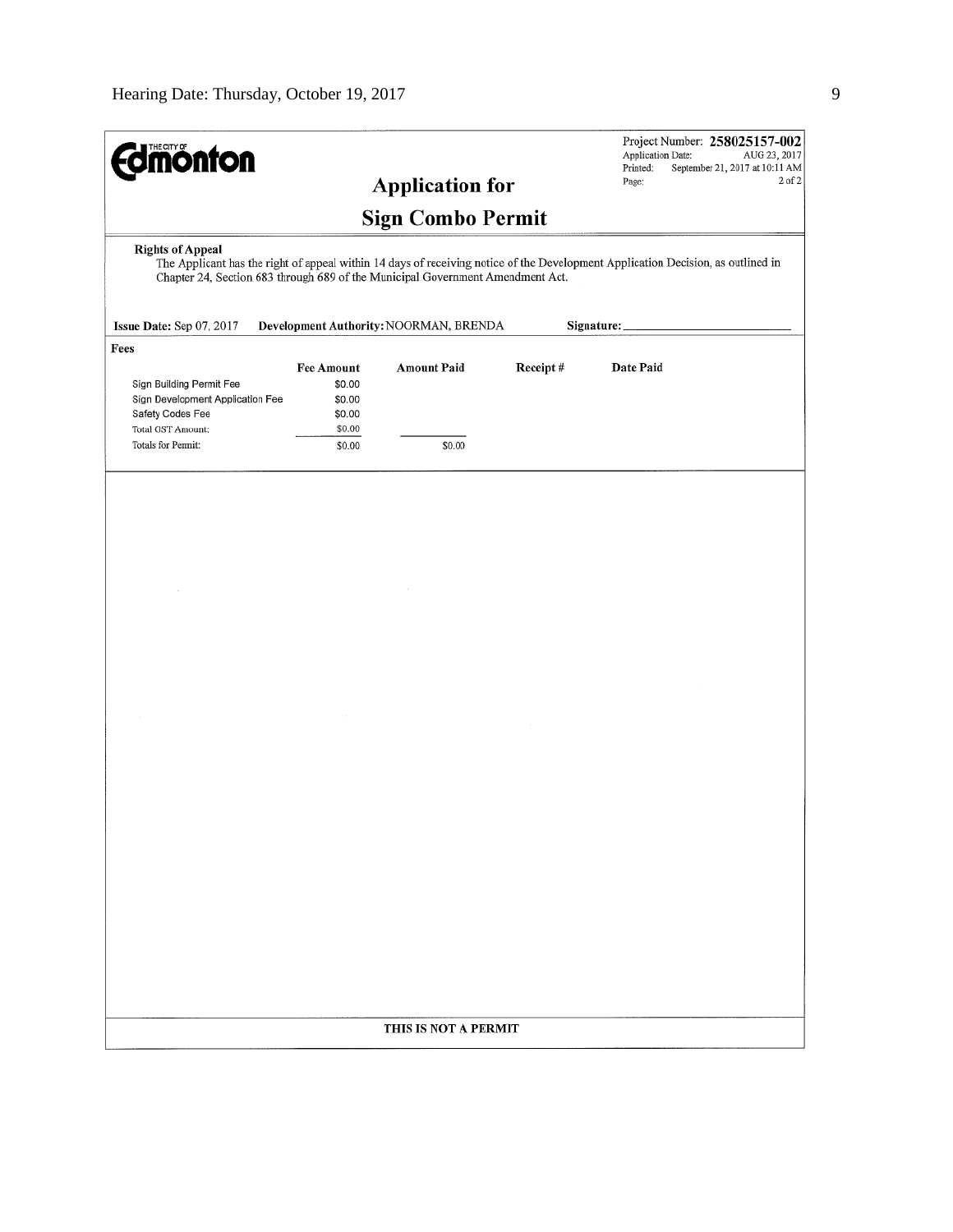

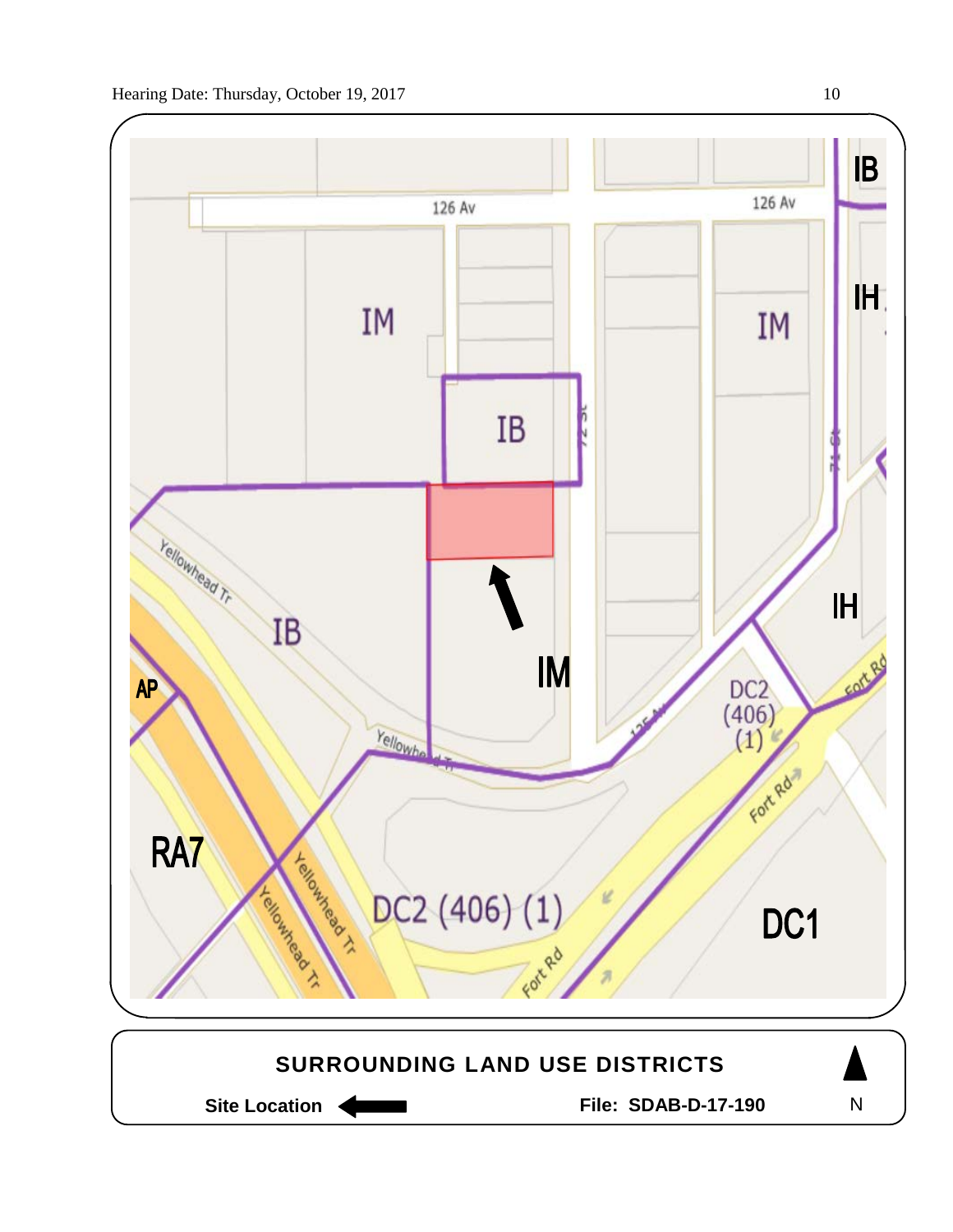#### ITEM II: 10:30 A.M. FILE: SDAB-D-17-191

# AN APPEAL FROM THE DECISION OF THE DEVELOPMENT OFFICER BY AN ADJACENT PROPERTY OWNER

## APPELLANT:

ADDRESS OF APPELLANT: 10925 - 80 Avenue NW

APPLICATION NO.: 239376196-001

APPLICATION TO: Construct a Semi-detached House with balconies (2nd and 3rd Floors) and to demolish an existing Single Detached House and rear detached Garage.

# DECISION OF THE DEVELOPMENT AUTHORITY: Approved with variance

DECISION DATE: August 30, 2017

DATE OF APPEAL: September 21, 2017

NOTIFICATION PERIOD: Sept. 7, 2017 through Sept. 21, 2017

RESPONDENT:

MUNICIPAL DESCRIPTION OF SUBJECT PROPERTY: 10927 - 80 Avenue NW

LEGAL DESCRIPTION: Plan I23 Blk 140 Lot 28

ZONE: RF3-Small Scale Infill Development Zone

OVERLAY: Mature Neighbourhood Overlay

STATUTORY PLAN: Garneau Area Redevelopment Plan

*Grounds for Appeal*

The Appellant provided the following reasons for appealing the decision of the Development Authority:

> We are writing to appeal the recent decision with respect to the development permit for the lot located at 10927 80th AVE NW (file: 239376196-001). We own the adjacent lot and house to the east at 10925 80 Ave.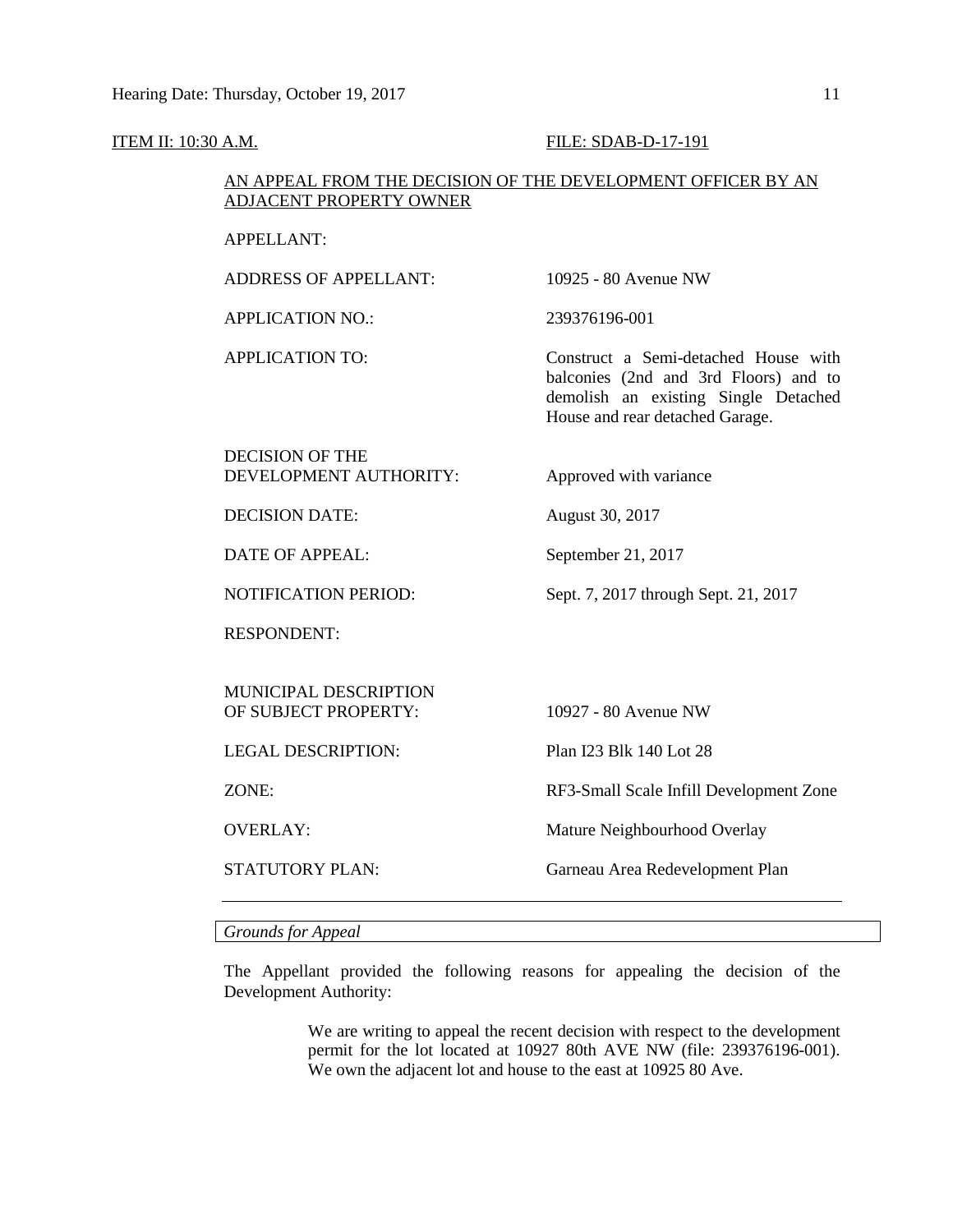Although we understand that this proposal has been revised from the original plans, the variance requested (and seemingly allowed by the development office) is, quite frankly, MAJOR. Indeed, the present plan violates the site area requirement for a semi-detached construction since the lot size is too small (existing lot size is 404 m2 as opposed to the required 442.2 m2). Obviously, we oppose this development for the same rationale underlying the existing regulations for infill: it is on too big a scale for the immediate and extended neighbourhood. This development, if allowed to proceed, will cause us (and our neighbours) undue hardship in terms of our financial investment in our property(ies), our enjoyment of said property(ies), and our style of community and life in our own neighbourhood. Our choice to live and re-invest in our home reflects our commitment to our neighbourhood and lifestyle and also reflects a life's-time worth of savings and sacrifices for our family. The apparent lack of recognition of this fact by the owner/developer seems to suggest an ignorant and perhaps even arrogant approach to development in our community. This is unacceptable and we trust that our appeal will ensure that the scope of any future development will be more recognisant.

We have owned our property for more than 15 years and have already invested more than \$150k in order to update and upkeep the our home, including a substantial cost to improve its energy efficiency. All through these improvements we preserved the unique character of the house itself to ensure that it continues to fit in with the neighborhood. We have also recently invested in our backyard with a >\$20k composite deck that allows us to enjoy our extensive garden in the sunshine of the beautiful Edmonton summers (especially late afternoons). We have just finished renovating our back-facing kitchen as well (at an estimated cost of >\$50k). It should be obvious that having an out-of scale development directly next door that mars our view and access to sunlight as well as impinging on our privacy will negatively impact both our enjoyment and our financial stake in our own property.

Infill development is a recognized reality in our neighbourhood, especially for neglected rental properties like the existing one at 10927 80 ave. However, we need to point out that of all the recent re-development (infill) projects in our community that have occurred on single lots (with sizes equivalent or even larger than at 10927 80 ave), the vast majority (over 80%) are single family constructions. What this means is that there is recognized value in this limited style of development and more importantly, a viable market for these single-family homes in our region. Indeed, as a direct result, we have seen substantial citizen renewal in our community, in the fact that families (once conspicuously absent) are now increasingly common. We fail to understand why the owner/developer in this case fails to realize this important fact regarding the immediate community, instead seemingly to treat this property as a potential only for large-scale high-density rental.

Related to the above, the owner/developer presumably knows that the single family design in our neighbourhood does not preclude an additional rental suite.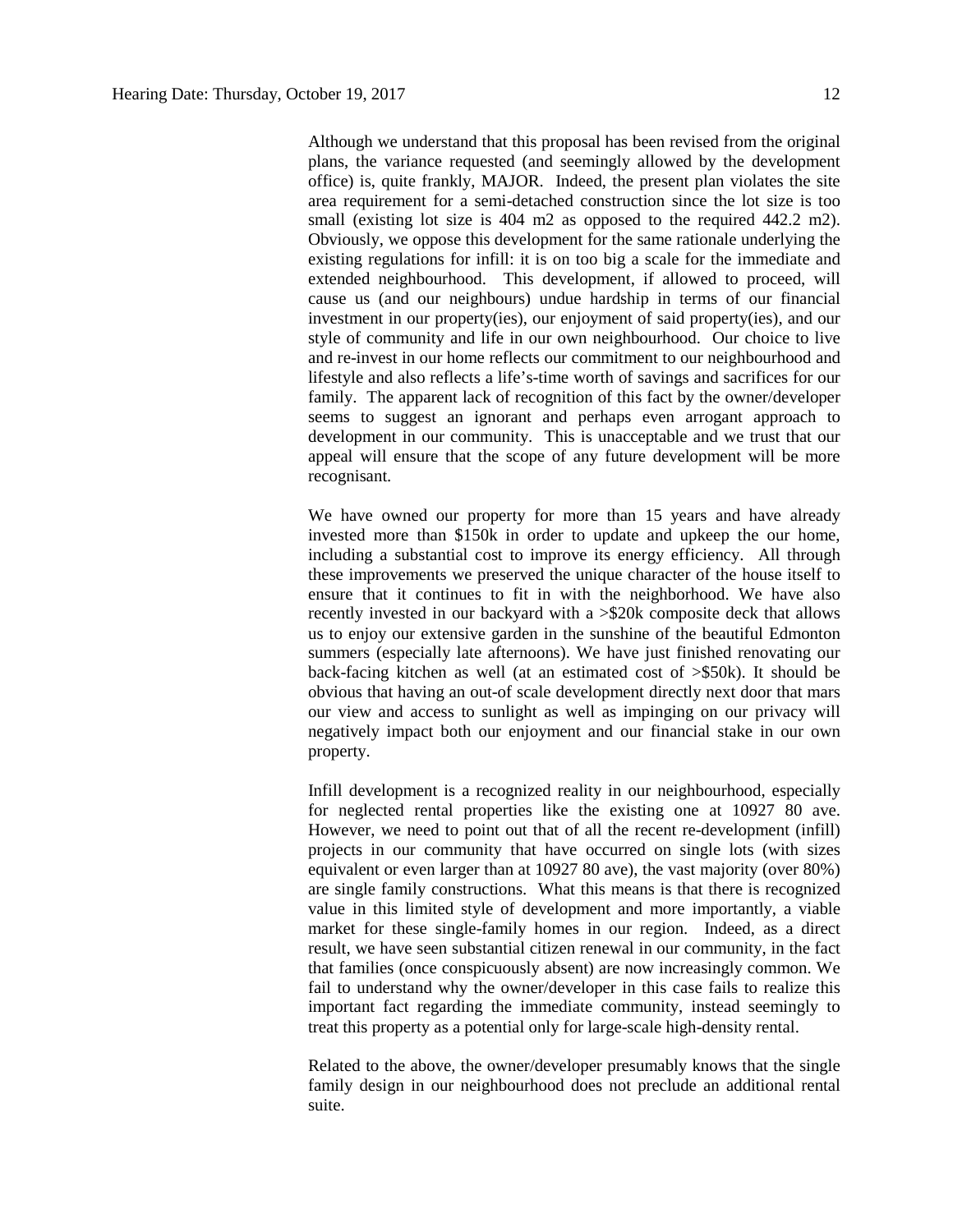Given this fact, we find it difficult to understand why the semi-detached (and not-permitted) version continues to be proposed for this lot. Our inspection of the original plans revealed that there was an extra side entrance that went directly to the basements of each half of the proposed duplex. What was obvious to all who viewed these plans is that the semi-detached design could later be "adapted" to a much higher density design (i.e. a four-plex). We would like to note that the same design appears to be in use in the present application. This suggests to us that the present proposal is motivated purely by greed and not by need. To this we simply say: "*Shameful"*.

Please be aware - we are not opposed to re-development in our neighbourhood. Indeed, we welcome it. What we are opposed to is the obvious and wanton disregard for the character, nature, and resources of our community. Although medium density has always been a factor in neighbourhoods adjacent to the University of Alberta, the present times call for restraint in terms of mass density, especially given the excellent opportunities that are available due to accessible mass transit for university students. Our choice to invest in Garneau as a family neighbourhood has been welcomed by the majority of re-developments in our neighbourhood in recent years. We are adamantly opposed to the past idea of our neighbourhood as a "U of A ghetto", replete with undesirable undergraduate student residences. Indeed the University of Alberta has been very forthright in maintaining that they can accommodate their student population within its borders.

If the owner/developer continues to argue that the semi-detached design is the only option they will consider, we can repeat our previous offer – WE WILL PURCHASE THE PROPERTY AND DEVELOP IT PROPERLY. We urge them to consider our resolve.

## *General Matters*

The *Municipal Government Act*, RSA 2000, c M-26 states the following:

#### **Grounds for appeal**

**685**(1) If a development authority

(a) fails or refuses to issue a development permit to a person,

(b) issues a development permit subject to conditions, or

(c) issues an order under section 645, the person applying for the permit or affected by the order under section 645 may appeal to the subdivision and development appeal board.

(2) In addition to an applicant under subsection (1), any person affected by an order, decision or development permit made or issued by a development authority may appeal to the subdivision and development appeal board.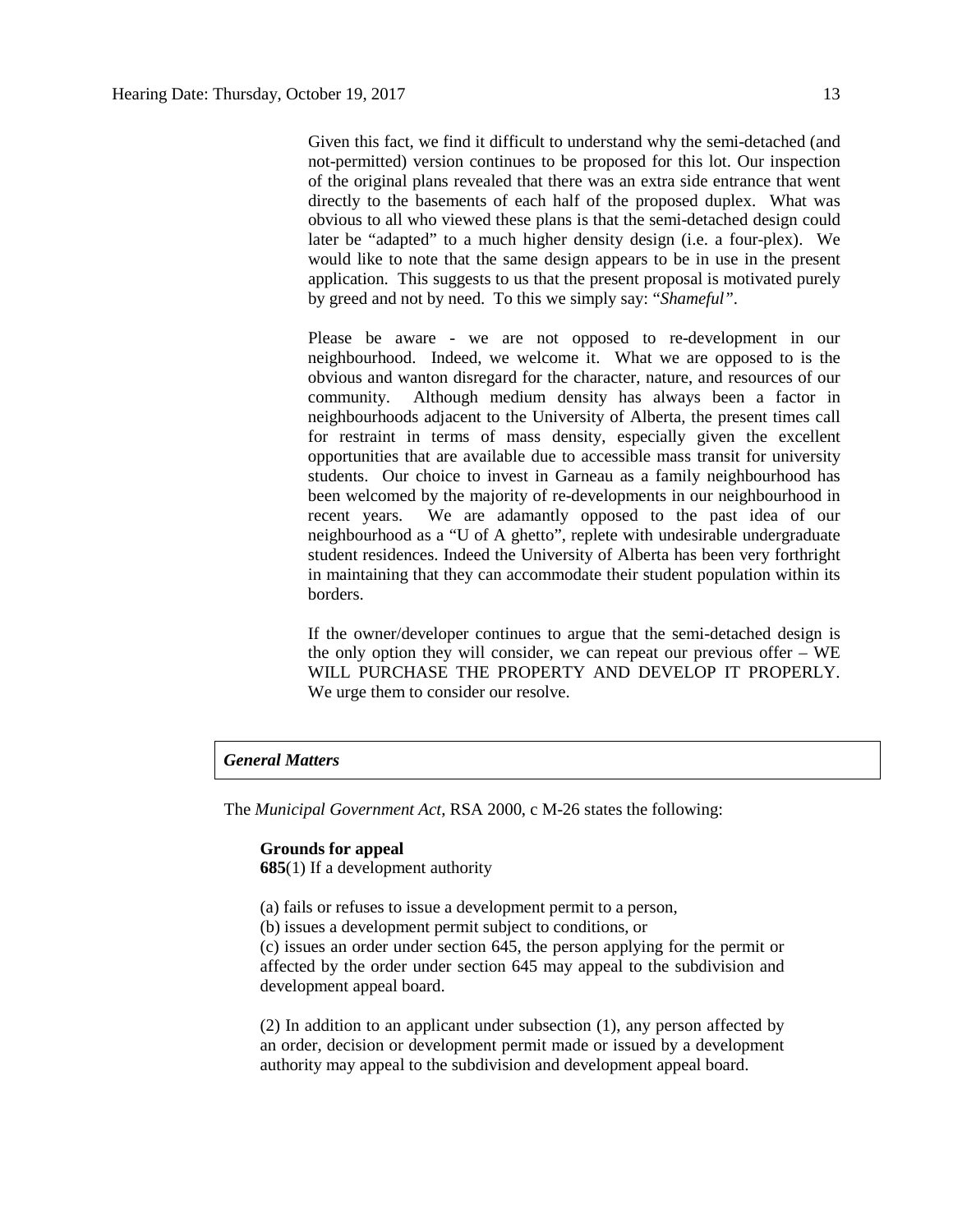(3) Despite subsections (1) and (2), no appeal lies in respect of the issuance of a development permit for a permitted use unless the provisions of the land use bylaw were relaxed, varied or misinterpreted.

### **Appeals**

- **686(1)** A development appeal to a subdivision and development appeal board is commenced by filing a notice of the appeal, containing reasons, with the board within 14 days,
	- (a) in the case of an appeal made by a person referred to in section 685(1), after
		- (i) the date on which the person is notified of the order or decision or the issuance of the development permit, or

…

or

(b) in the case of an appeal made by a person referred to in section 685(2), after the date on which the notice of the issuance of the permit was given in accordance with the land use bylaw.

#### **Hearing and decision**

**687**(3) In determining an appeal, the subdivision and development appeal board

**(a.1) must comply with the land use policies and statutory plans and, subject to clause (d), the land use bylaw in effect;**

…

…

- (c) may confirm, revoke or vary the order, decision or development permit or any condition attached to any of them or make or substitute an order, decision or permit of its own;
- (d) may make an order or decision or issue or confirm the issue of a development permit even though the proposed development does not comply with the land use bylaw if, in its opinion,
	- (i) the proposed development would not
		- (A) unduly interfere with the amenities of the neighbourhood, or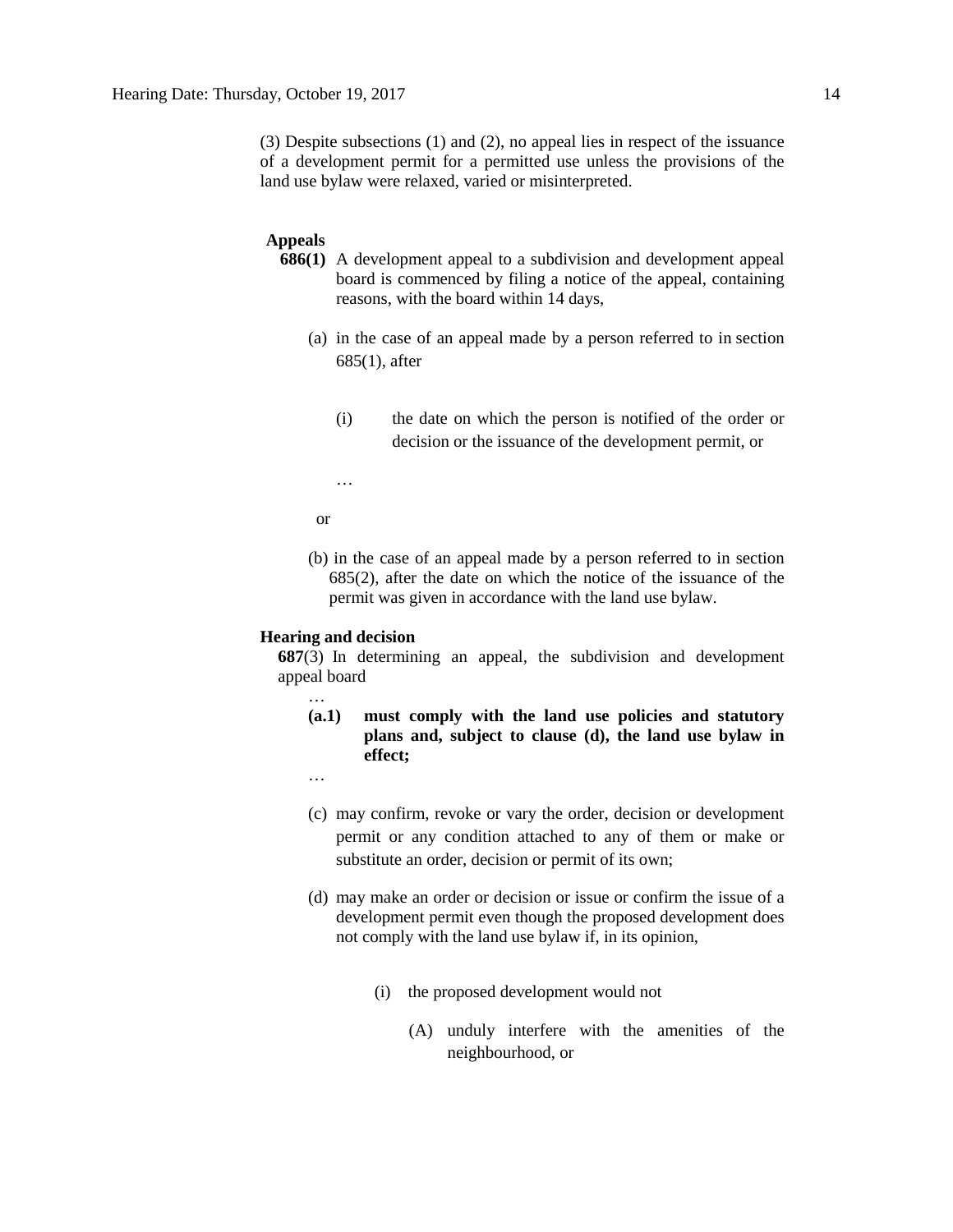(B) materially interfere with or affect the use, enjoyment or value of neighbouring parcels of land,

and

(ii) the proposed development conforms with the use prescribed for that land or building in the land use bylaw.

#### **General Provisions from the** *Edmonton Zoning Bylaw:*

Section 140.1 states that the **General Purpose** of the **(RF3) Small Scale Infill Development Zone** is:

…. to provide for Single Detached Housing and Semi-detached Housing while allowing small-scale conversion and infill redevelopment to buildings containing up to four Dwellings under certain conditions, and including Secondary Suites and Garden Suites.

Under Section 140.2(9), **Semi-detached Housing** is a **Permitted Use** in the **(RF3) Small Scale Infill Development Zone.**

Section 7.2(7) states:

**Semi-detached Housing** means development consisting of a building containing only two Dwellings joined in whole or in part at the side or rear with no Dwelling being placed over another in whole or in part. Each Dwelling has separate, individual, and direct access to Grade. This type of development is designed and constructed as two Dwellings at the time of initial construction of the building. This Use does not include Secondary Suites or Duplexes.

Section 814.1 states that the **General Purpose** of the **Mature Neighbourhood Overlay** is:

… to regulate residential development in Edmonton's mature residential neighbourhoods, while responding to the context of surrounding development, maintaining the pedestrian-oriented design of the streetscape, and to provide an opportunity for consultation by gathering input from affected parties on the impact of a proposed variance to the Overlay regulations.

#### *Site Area*

Section 140.4(3)(a) states the minimum Site area for Semi-detaching Housing is 442.2 square metres.

#### **Development Officer's Determination**

Site Area - The area of the site is 404 square metres instead of 442.2 square metres. (Section 140.4)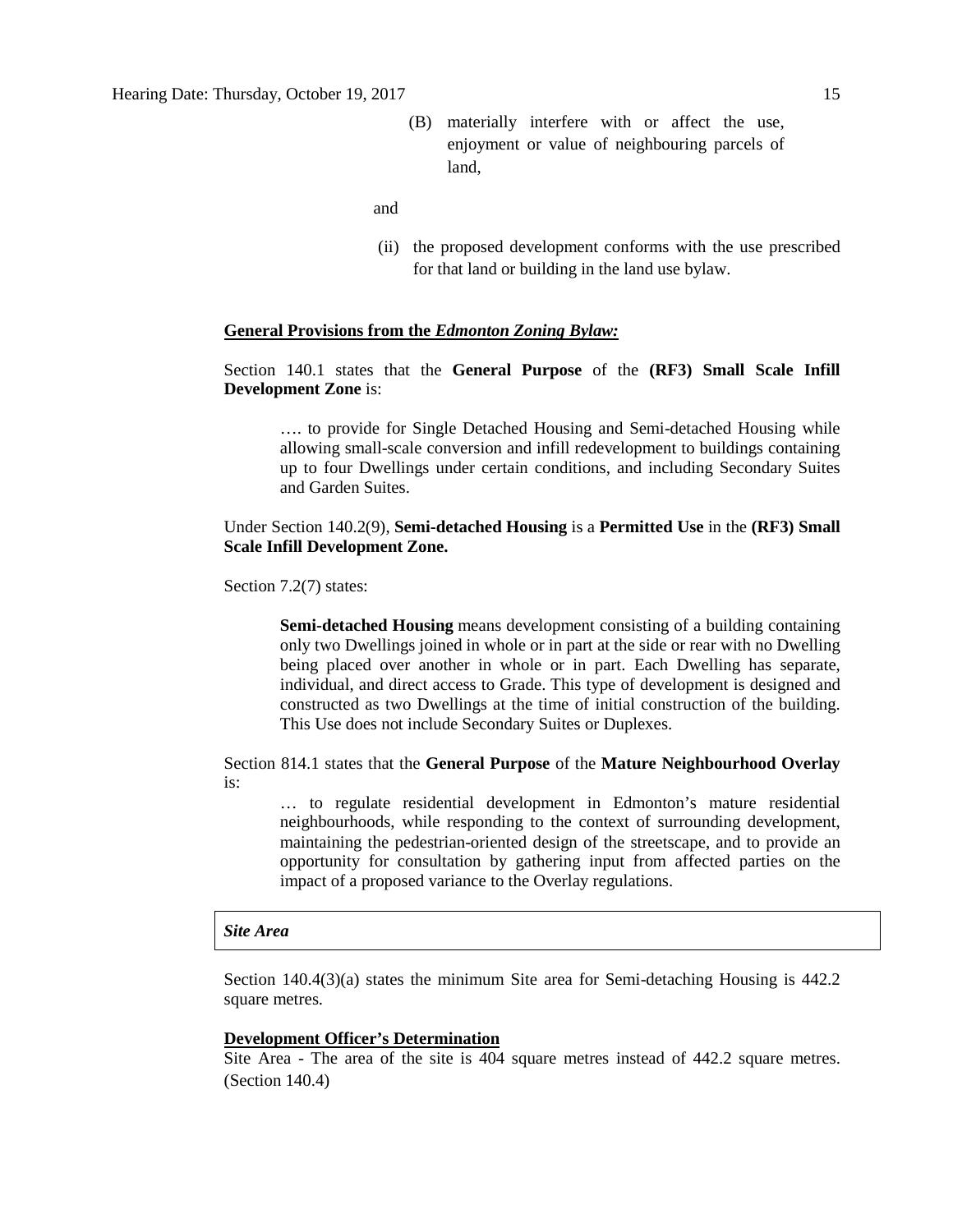# Notice to Applicant/Appellant

Provincial legislation requires that the Subdivision and Development Appeal Board issue its official decision in writing within fifteen days of the conclusion of the hearing. Bylaw No. 11136 requires that a verbal announcement of the Board's decision shall be made at the conclusion of the hearing of an appeal, but the verbal decision is not final nor binding on the Board until the decision has been given in writing in accordance with the *Municipal Government Act.*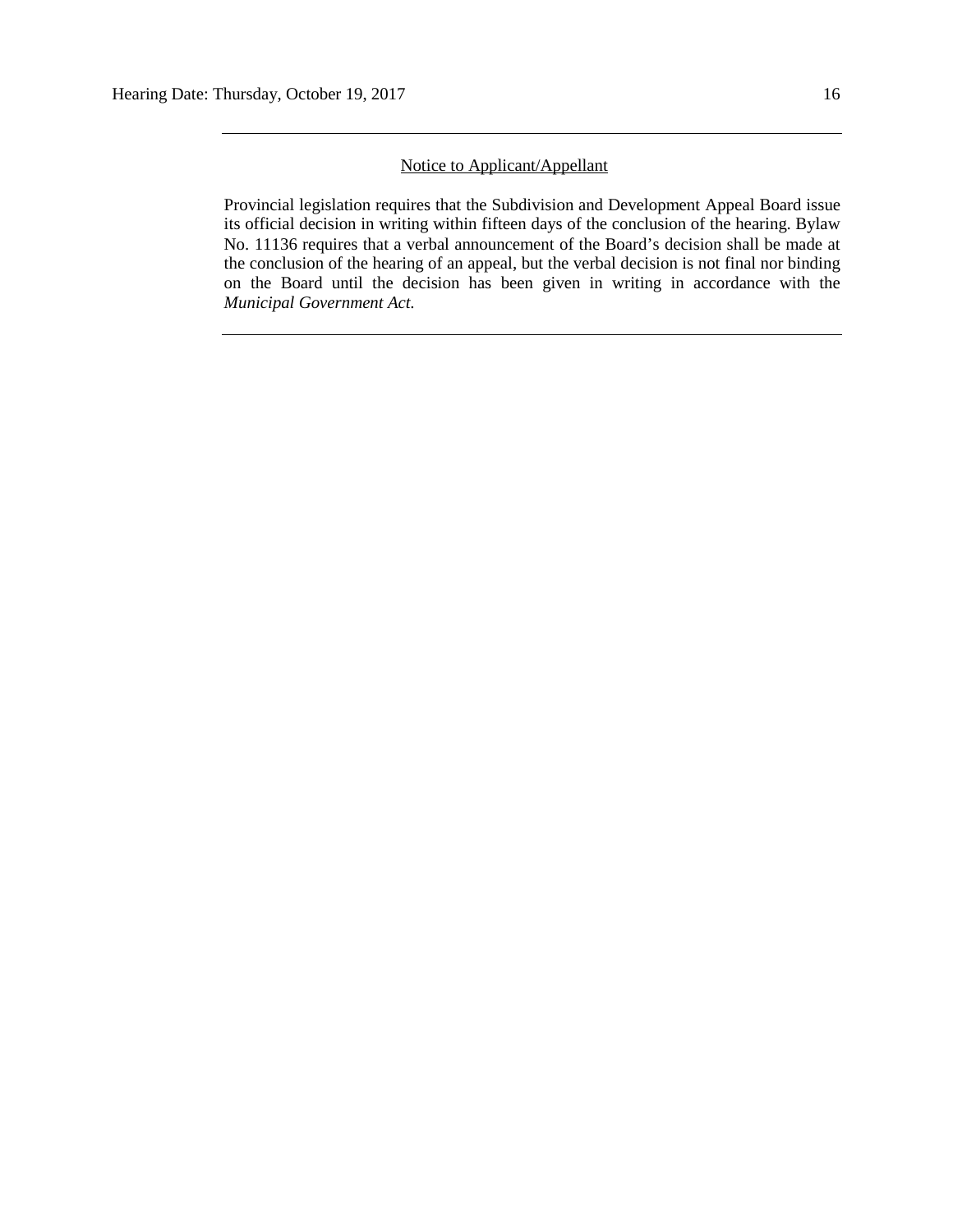| THE CITY OF                                                                                                                                                                                                                                                                                | Project Number: 239376196-001<br>Application Date:<br>JAN 17, 2017<br>Printed:<br>September 21, 2017 at 9:28 AM<br>$1$ of $3$<br>Page:                                                                                                         |
|--------------------------------------------------------------------------------------------------------------------------------------------------------------------------------------------------------------------------------------------------------------------------------------------|------------------------------------------------------------------------------------------------------------------------------------------------------------------------------------------------------------------------------------------------|
|                                                                                                                                                                                                                                                                                            | <b>Minor Development Permit</b>                                                                                                                                                                                                                |
| the limitations and conditions of this permit, of the Edmonton Zoning Bylaw 12800 as amended.                                                                                                                                                                                              | This document is a record of a Development Permit application, and a record of the decision for the undertaking described below, subject to                                                                                                    |
| Applicant<br><b>Scope of Permit</b>                                                                                                                                                                                                                                                        | Property Address(es) and Legal Description(s)<br>10927 - 80 AVENUE NW<br>Plan I23 Blk 140 Lot 28<br><b>Specific Address(es)</b><br>Entryway: 1, 10927 - 80 AVENUE NW<br>Entryway: 2, 10927 - 80 AVENUE NW<br>Building: 1, 10927 - 80 AVENUE NW |
| detached Garage.<br><b>Permit Details</b>                                                                                                                                                                                                                                                  | To construct a Semi-detached House with balconies (2nd and 3rd Floors) and to demolish an existing Single Detached House and rear                                                                                                              |
| # of Dwelling Units Add/Remove: 1<br>Client File Reference Number:<br>Minor Dev. Application Fee: Semi-Detached House<br>Secondary Suite Included ?: N<br>I/We certify that the above noted details are correct.<br>Applicant signature:<br><b>Development Permit Decision</b><br>Approved | Class of Permit: Class B<br>Lot Grading Needed?: N<br>New Sewer Service Required: Y<br>Stat. Plan Overlay/Annex Area: Mature Neighbourhood Overlay                                                                                             |
|                                                                                                                                                                                                                                                                                            |                                                                                                                                                                                                                                                |
|                                                                                                                                                                                                                                                                                            |                                                                                                                                                                                                                                                |
|                                                                                                                                                                                                                                                                                            |                                                                                                                                                                                                                                                |
|                                                                                                                                                                                                                                                                                            | The permit holder is advised to read the reverse for important information concerning this decision.                                                                                                                                           |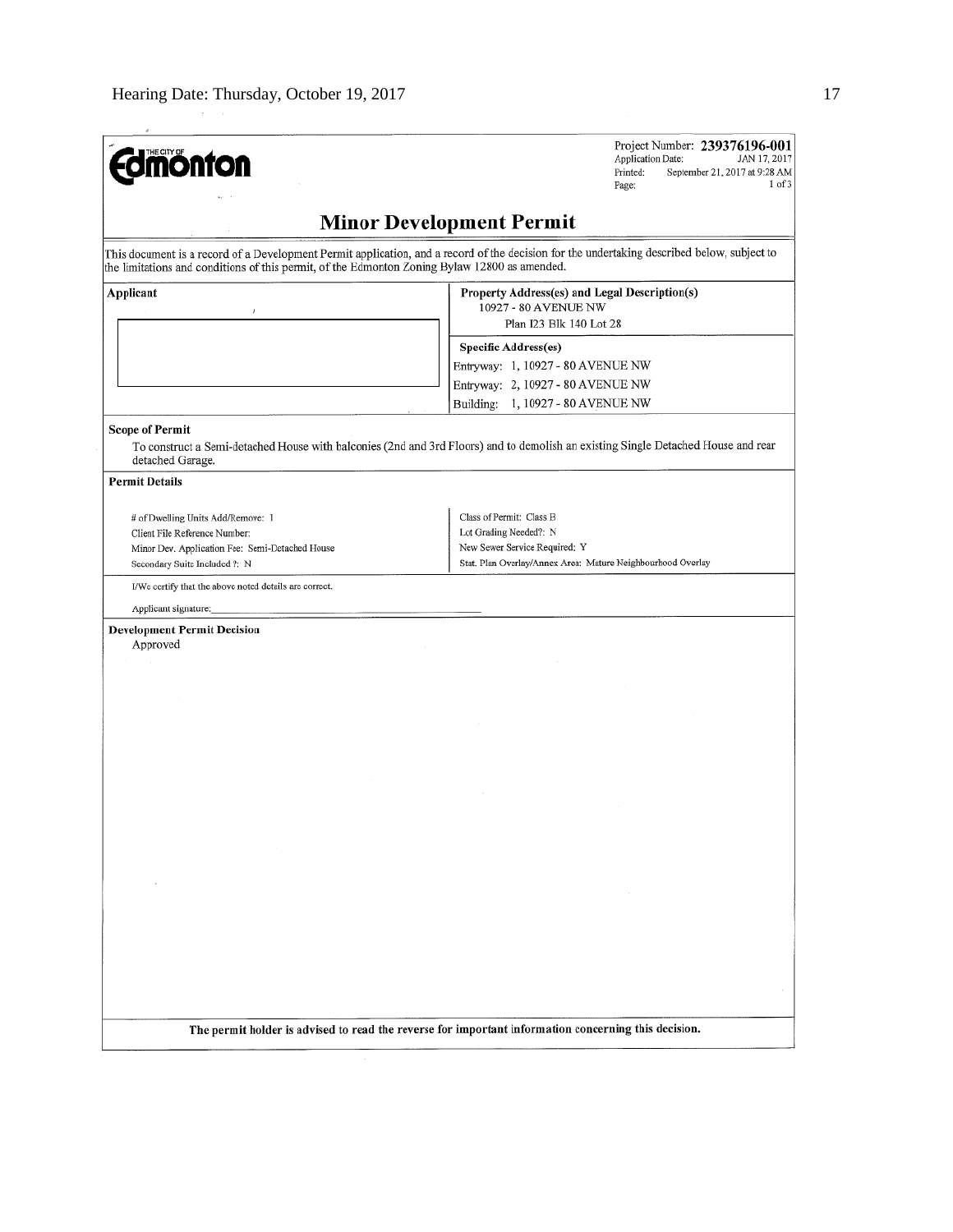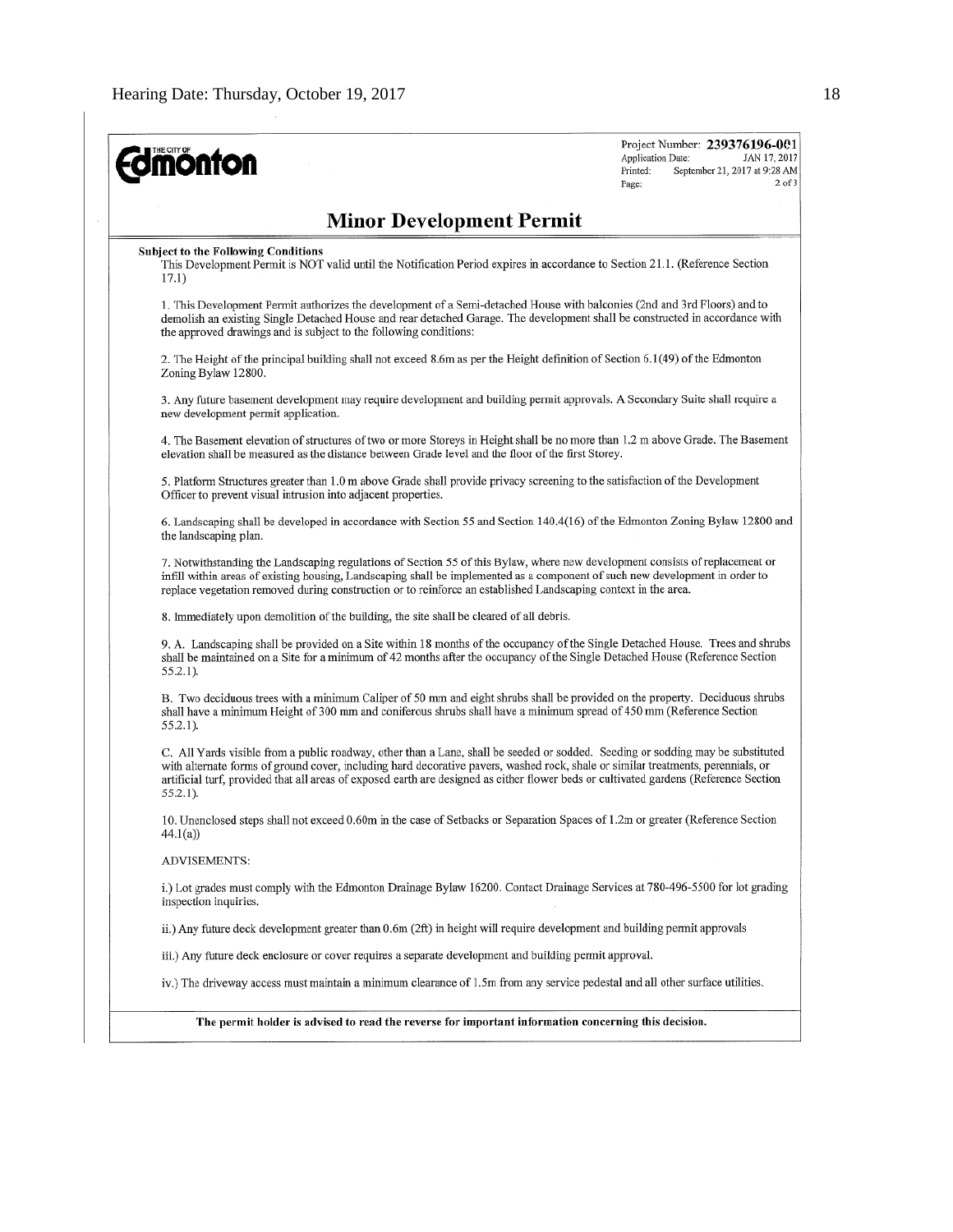| <b>ionfon</b>                                                                                      |                        |                                                               |                      | Project Number: 239376196-001<br><b>Application Date:</b><br>JAN 17, 2017<br>Printed:<br>September 21, 2017 at 9:28 AM<br>$3$ of $3$<br>Page:                                                                                                                                                                                                                                                   |
|----------------------------------------------------------------------------------------------------|------------------------|---------------------------------------------------------------|----------------------|-------------------------------------------------------------------------------------------------------------------------------------------------------------------------------------------------------------------------------------------------------------------------------------------------------------------------------------------------------------------------------------------------|
|                                                                                                    |                        | <b>Minor Development Permit</b>                               |                      |                                                                                                                                                                                                                                                                                                                                                                                                 |
| OSCAM online at: http://www.edmonton.ca/bylaws_licences/licences_permits/oscam-permit-request.aspx |                        |                                                               |                      | v.) Any hoarding or construction taking place on road right-of-way requires an OSCAM (On-Street Construction and Maintenance)<br>permit. It should be noted that the hoarding must not damage boulevard trees. The owner or Prime Contractor must apply for an                                                                                                                                  |
| 12800.                                                                                             |                        |                                                               |                      | vi.) Unless otherwise stated, all above references to "section numbers" refer to the authority under the Edmonton Zoning Bylaw                                                                                                                                                                                                                                                                  |
| <b>Variances</b><br>Site Area - The area of the site is 404m2 instead of 442.2m2 (Section 140.4)   |                        |                                                               |                      | vii.) An approved Development Permit means that the proposed development has been reviewed only against the provisions of the<br>Edmonton Zoning Bylaw. It does not remove obligations to conform with other legislation, bylaws or land title instruments such as<br>the Municipal Government Act. the ERCB Directive 079, the Edmonton Safety Codes Permit Bylaw or any caveats, covenants or |
| <b>Rights of Appeal</b><br>Amendment Act.                                                          |                        |                                                               |                      | This approval is subject to the right of appeal as outlined in Chapter 24, Section 683 through 689 of the Municipal Government                                                                                                                                                                                                                                                                  |
| <b>Issue Date:</b> Aug 30, 2017<br>Notice Period Begins: Sep 07, 2017                              |                        | Development Authority: LANGILLE, BRANDON<br>Ends:Sep 21, 2017 |                      | Signature: _                                                                                                                                                                                                                                                                                                                                                                                    |
| Fees                                                                                               |                        |                                                               |                      |                                                                                                                                                                                                                                                                                                                                                                                                 |
|                                                                                                    | Fee Amount             | Amount Paid                                                   | Receipt#             | Date Paid                                                                                                                                                                                                                                                                                                                                                                                       |
|                                                                                                    |                        |                                                               |                      |                                                                                                                                                                                                                                                                                                                                                                                                 |
| Sanitary Sewer Trunk Fund<br>Dev. Application Fee                                                  | \$1,566.00<br>\$475.00 | \$1,566.00<br>\$354.00                                        | 03867014<br>03867014 | Jan 17, 2017<br>Jan 17, 2017                                                                                                                                                                                                                                                                                                                                                                    |
| Total GST Amount:                                                                                  | \$0.00                 |                                                               |                      |                                                                                                                                                                                                                                                                                                                                                                                                 |
| Totals for Permit:                                                                                 | \$2,041.00             | \$1,920.00                                                    |                      |                                                                                                                                                                                                                                                                                                                                                                                                 |
| $($121.00$ outstanding)                                                                            |                        |                                                               |                      |                                                                                                                                                                                                                                                                                                                                                                                                 |
|                                                                                                    |                        |                                                               |                      |                                                                                                                                                                                                                                                                                                                                                                                                 |
|                                                                                                    |                        |                                                               |                      |                                                                                                                                                                                                                                                                                                                                                                                                 |
|                                                                                                    |                        |                                                               |                      |                                                                                                                                                                                                                                                                                                                                                                                                 |
|                                                                                                    |                        |                                                               |                      |                                                                                                                                                                                                                                                                                                                                                                                                 |
|                                                                                                    |                        |                                                               |                      |                                                                                                                                                                                                                                                                                                                                                                                                 |
|                                                                                                    |                        |                                                               |                      |                                                                                                                                                                                                                                                                                                                                                                                                 |
|                                                                                                    |                        |                                                               |                      |                                                                                                                                                                                                                                                                                                                                                                                                 |
|                                                                                                    |                        |                                                               |                      |                                                                                                                                                                                                                                                                                                                                                                                                 |
|                                                                                                    |                        |                                                               |                      |                                                                                                                                                                                                                                                                                                                                                                                                 |
|                                                                                                    |                        |                                                               |                      |                                                                                                                                                                                                                                                                                                                                                                                                 |
|                                                                                                    |                        |                                                               |                      |                                                                                                                                                                                                                                                                                                                                                                                                 |
|                                                                                                    |                        |                                                               |                      |                                                                                                                                                                                                                                                                                                                                                                                                 |
|                                                                                                    |                        |                                                               |                      |                                                                                                                                                                                                                                                                                                                                                                                                 |
|                                                                                                    |                        |                                                               |                      |                                                                                                                                                                                                                                                                                                                                                                                                 |
|                                                                                                    |                        |                                                               |                      |                                                                                                                                                                                                                                                                                                                                                                                                 |
|                                                                                                    |                        |                                                               |                      |                                                                                                                                                                                                                                                                                                                                                                                                 |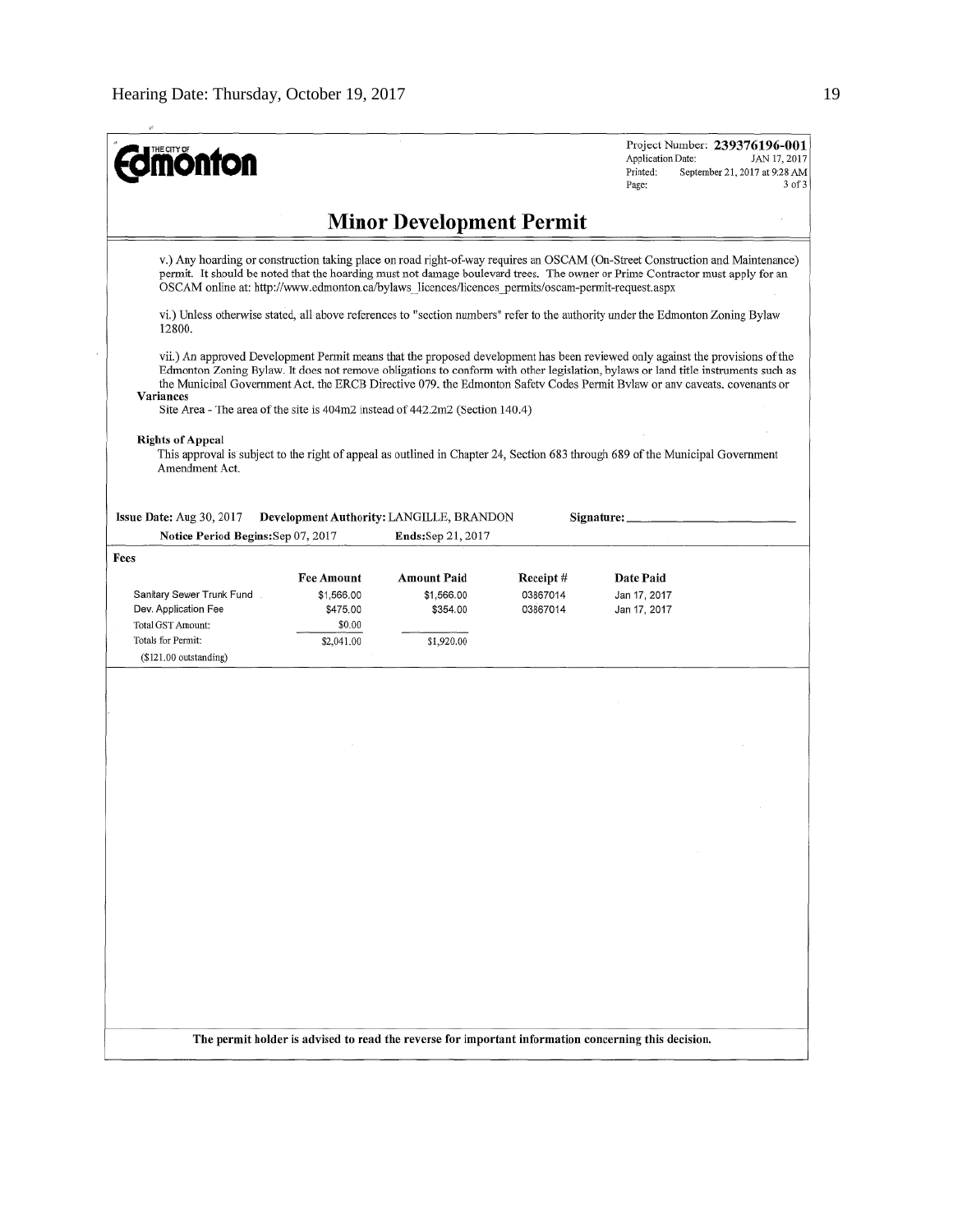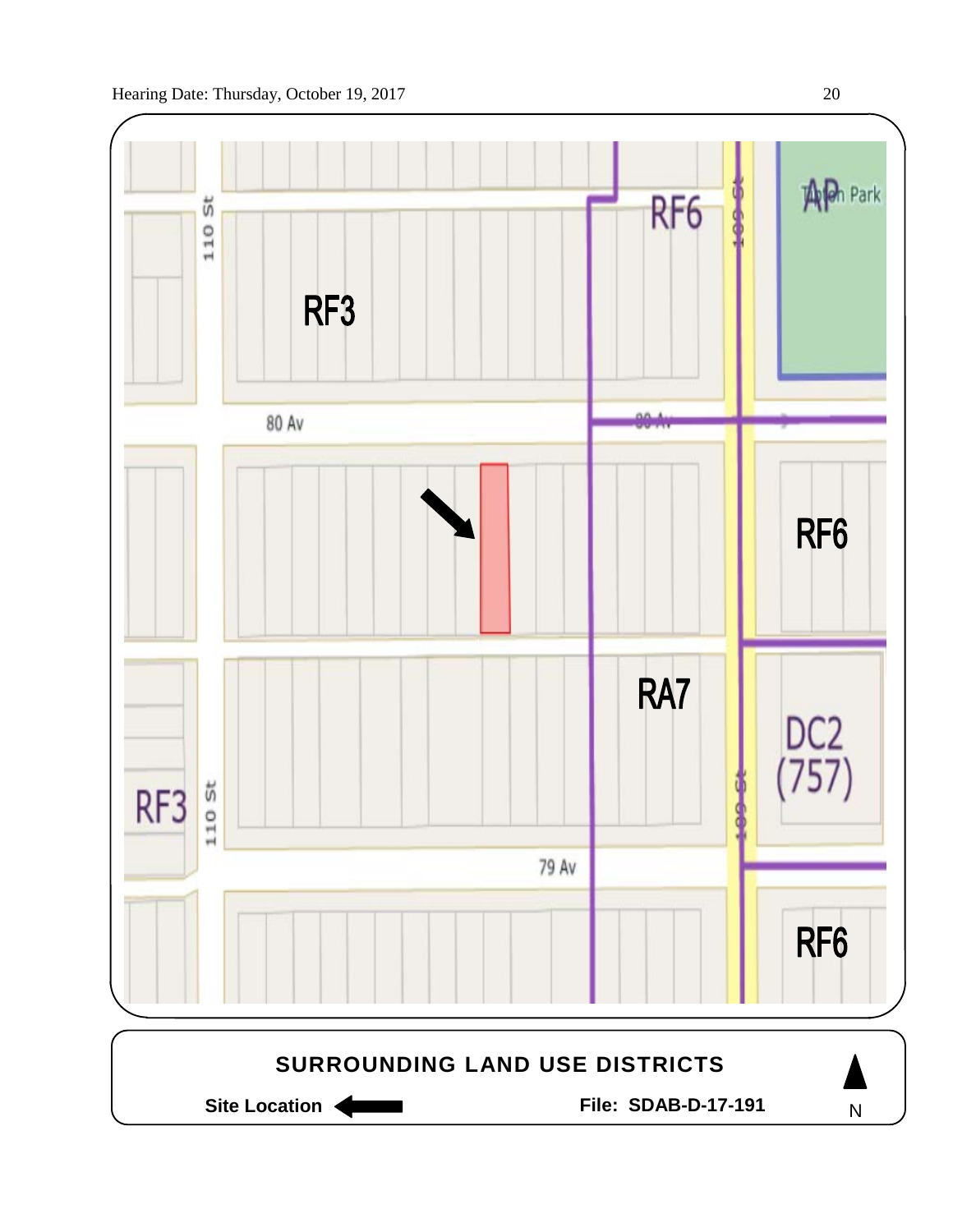#### **ITEM III: 1:30 P.M. FILE: SDAB-D-17-192**

# AN APPEAL FROM THE DECISION OF THE DEVELOPMENT OFFICER BY AN ADJACENT PROPERTY OWNER

#### APPELLANT:

ADDRESS OF APPEALLANT: 10003 - 87 Avenue NW

APPLICATION NO.: 258895254-001

APPLICATION TO: Construct exterior alteration to an existing Apartment building (removing the rooftop addition and rooftop patio, 5.54 metres by 4.04 metres)

# DECISION OF THE DEVELOPMENT AUTHORITY: Approved

DECISION DATE: August 21, 2017

DATE OF APPEAL: September 11, 2017

NOTIFICATION PERIOD: Aug. 29, 2017 through Sept. 12, 2017

RESPONDENT:

MUNICIPAL DESCRIPTION OF SUBJECT PROPERTY: 10003 - 87 Avenue NW

LEGAL DESCRIPTION: Condo Common Area (Plan 0626935)

ZONE: RA7-Low Rise Apartment Zone

OVERLAY: Medium Scale Residential Infill Overlay

STATUTORY PLAN: Strathcona Area Redevelopment Plan

# *General Matters*

# **The Board is advised that all Parties agreed to the Hearing Date.**

# **Appeal Information:**

The *Municipal Government Act*, RSA 2000, c M-26 states the following: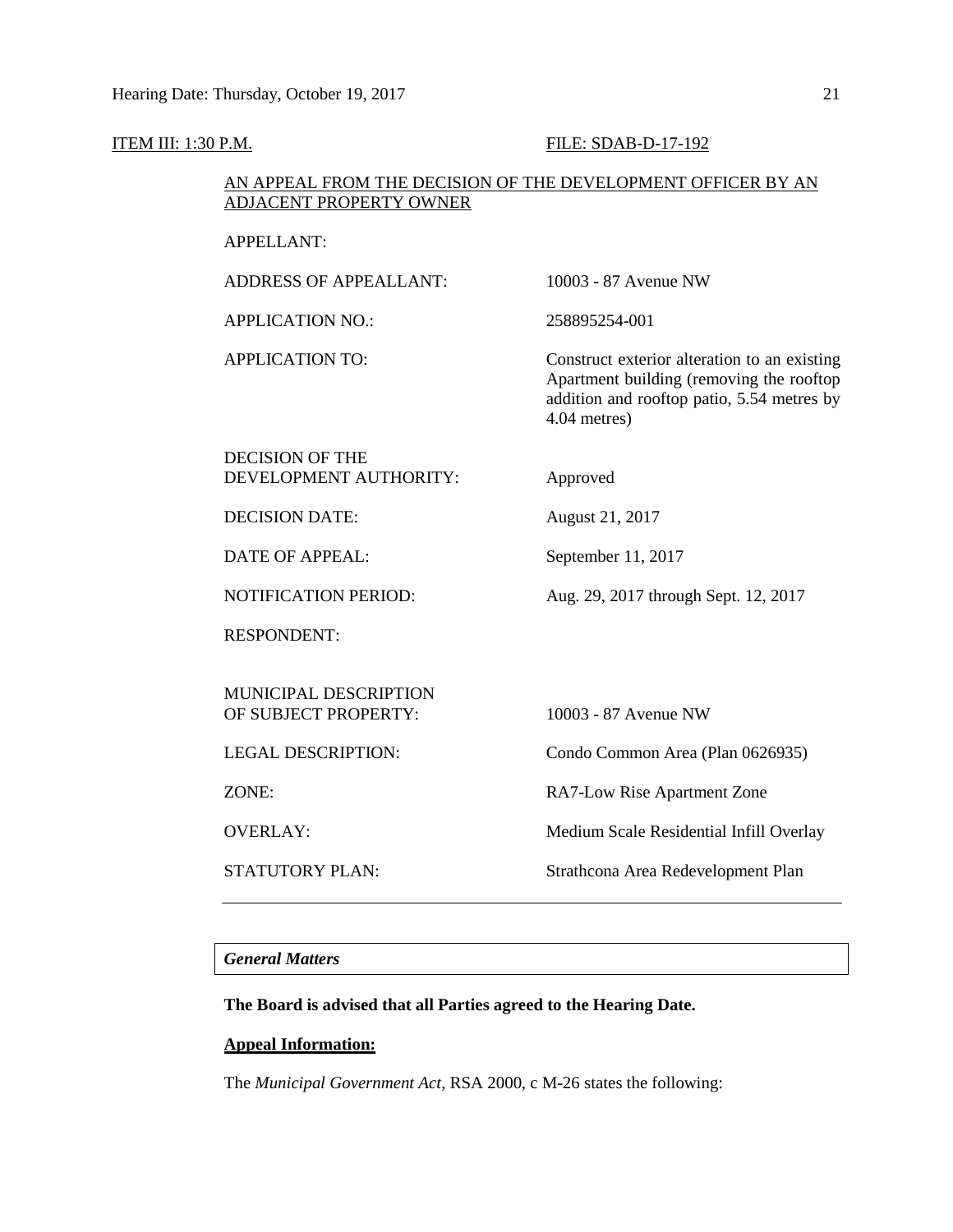## **Non-conforming use and non-conforming buildings**

- **643**(1) If a development permit has been issued on or before the day on which a land use bylaw or a land use amendment bylaw comes into force in a municipality and the bylaw would make the development in respect of which the permit was issued a non-conforming use or non-conforming building, the development permit continues in effect in spite of the coming into force of the bylaw.
	- (2) A non-conforming use of land or a building may be continued but if that use is discontinued for a period of 6 consecutive months or more, any future use of the land or building must conform with the land use bylaw then in effect.
	- (3) A non-conforming use of part of a building may be extended throughout the building but the building, whether or not it is a non-conforming building, may not be enlarged or added to and no structural alterations may be made to it or in it.
	- (4) A non-conforming use of part of a lot may not be extended or transferred in whole or in part to any other part of the lot and no additional buildings may be constructed on the lot while the non-conforming use continues.
	- (5) A non-conforming building may continue to be used but the building may not be enlarged, added to, rebuilt or structurally altered except
		- (a) to make it a conforming building,
		- (b) for routine maintenance of the building, if the development authority considers it necessary, or
	- (c) in accordance with a land use bylaw that provides minor variance powers to the development authority for the purposes of this section.

## **Grounds for Appeal**

**685**(1) If a development authority

- (a) fails or refuses to issue a development permit to a person,
- (b) issues a development permit subject to conditions, or
- (c) issues an order under section 645,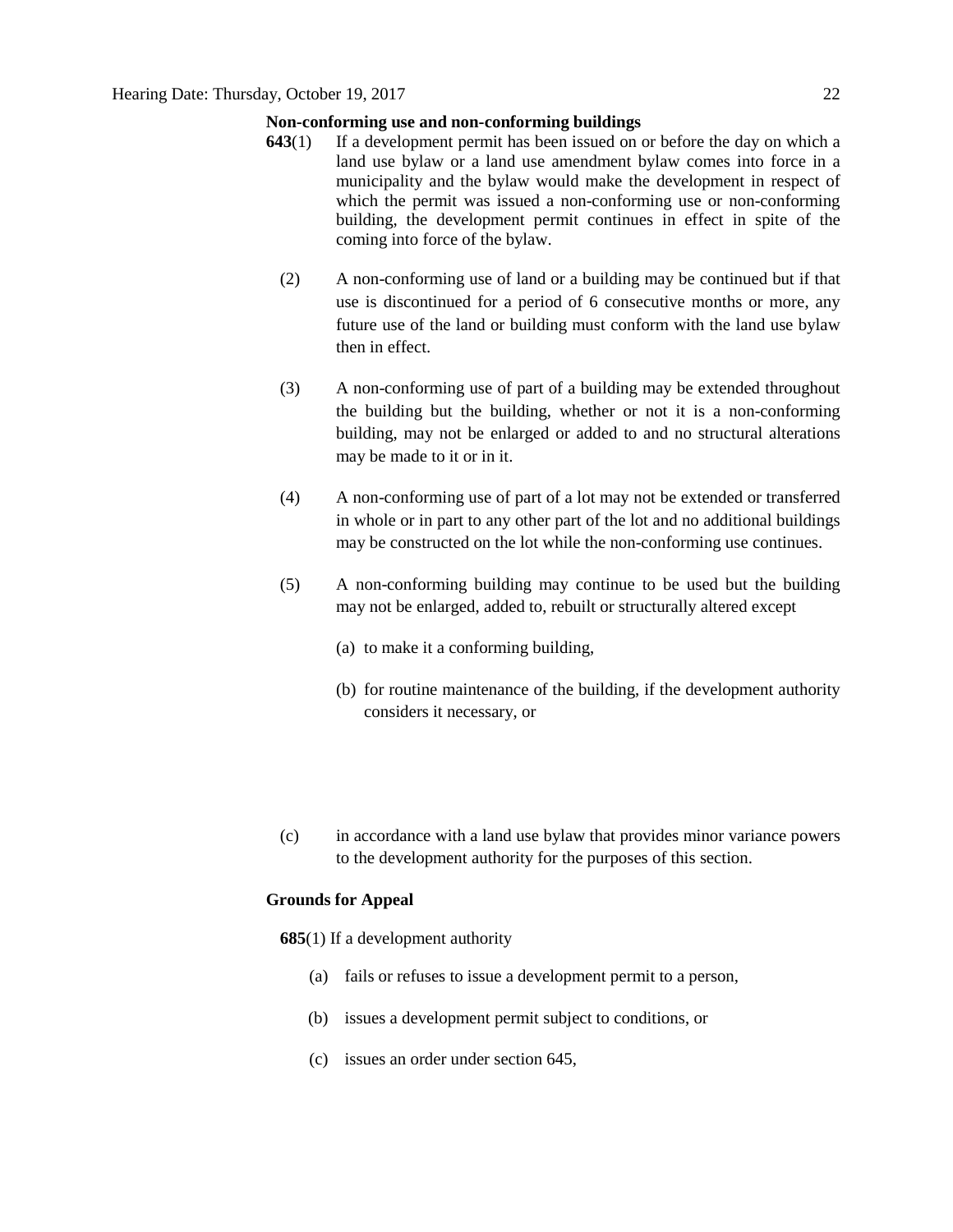the person applying for the permit or affected by the order under section 645 may appeal to the subdivision and development appeal board.

(2) In addition to an applicant under subsection (1), any person affected by an order, decision or development permit made or issued by a development authority may appeal to the subdivision and development appeal board.

#### **Appeals**

- **686**(1) A development appeal to a subdivision and development appeal board is commenced by filing a notice of the appeal, containing reasons, with the board within 14 days,
	- (a) in the case of an appeal made by a person referred to in section 685(1), after
		- (i) the date on which the person is notified of the order or decision or the issuance of the development permit, or

…

(b) in the case of an appeal made by a person referred to in section 685(2), after the date on which the notice of the issuance of the permit was given in accordance with the land use bylaw.

#### **Hearing and Decision**

**687(3)** In determining an appeal, the subdivision and development appeal board

…

- (a.1) must comply with the land use policies and statutory plans and, subject to clause (d), the land use bylaw in effect;
	- …
	- (c) may confirm, revoke or vary the order, decision or development permit or any condition attached to any of them or make or substitute an order, decision or permit of its own;
	- (d) may make an order or decision or issue or confirm the issue of a development permit even though the proposed development does not comply with the land use bylaw if, in its opinion,
		- (i) the proposed development would not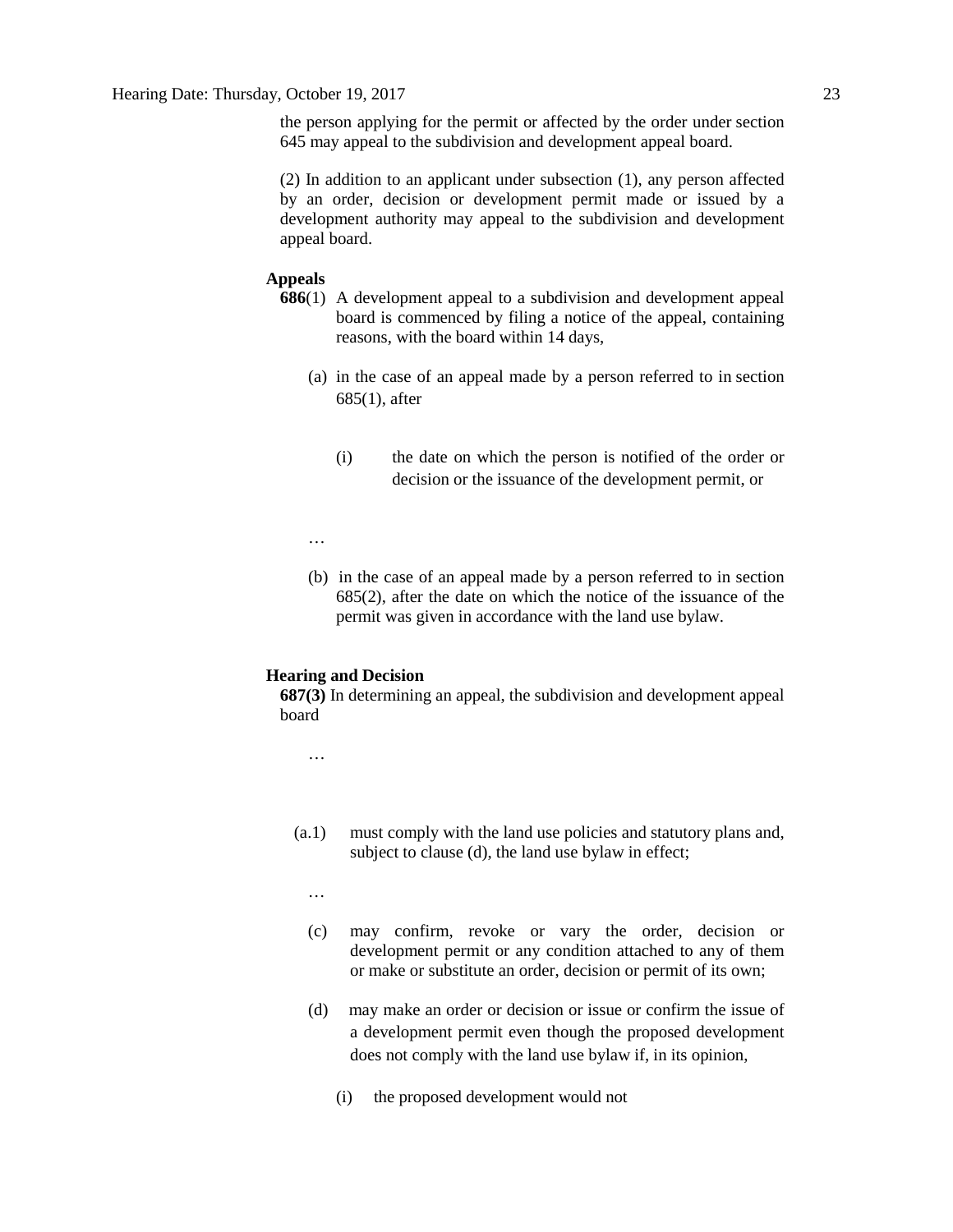- (A) unduly interfere with the amenities of the neighbourhood, or
- (B) materially interfere with or affect the use, enjoyment or value of neighbouring parcels of land,
- and
- (ii) the proposed development conforms with the use prescribed for that land or building in the land use bylaw.

#### **General Provisions from the** *Edmonton Zoning Bylaw:*

# Under Section 210.2(1), **Apartment Housing** is a **Permitted Use** in the **(RA7) Low Rise Apartment Zone**.

Under Section 7.2(1), **Apartment Housing** means development consisting of one or more Dwellings contained within a building in which the Dwellings are arranged in any horizontal or vertical configuration, which does not conform to the definition of any other Residential Use.

Section 210.1 states the **General Purpose** of the **(RA7) Low Rise Apartment Zone** is to provide a Zone for Low Rise Apartments.

Section 823.1 states that the **General Purpose** of the **Medium Scale Residential Infill Overlay** is to accommodate the development of medium-scale infill housing in Edmonton's mature residential neighbourhoods in a manner that ensures compatibility with adjacent properties while maintaining or enhancing a pedestrian-friendly streetscape.

#### *Non-Conformity*

Section 11.2(2) states that the Development Officer may approve, with or without conditions as a Class B Development, an enlargement, alteration or addition to a legal non-conforming building if the non-conforming building complies with the uses prescribed for the land in this Bylaw and the proposed development would not, in his opinion:

- a) unduly interfere with the amenities of the neighbourhood; or
- b) materially interfere with or affect the use, enjoyment or value of neighbouring properties.

#### **Development Officer's Determination:**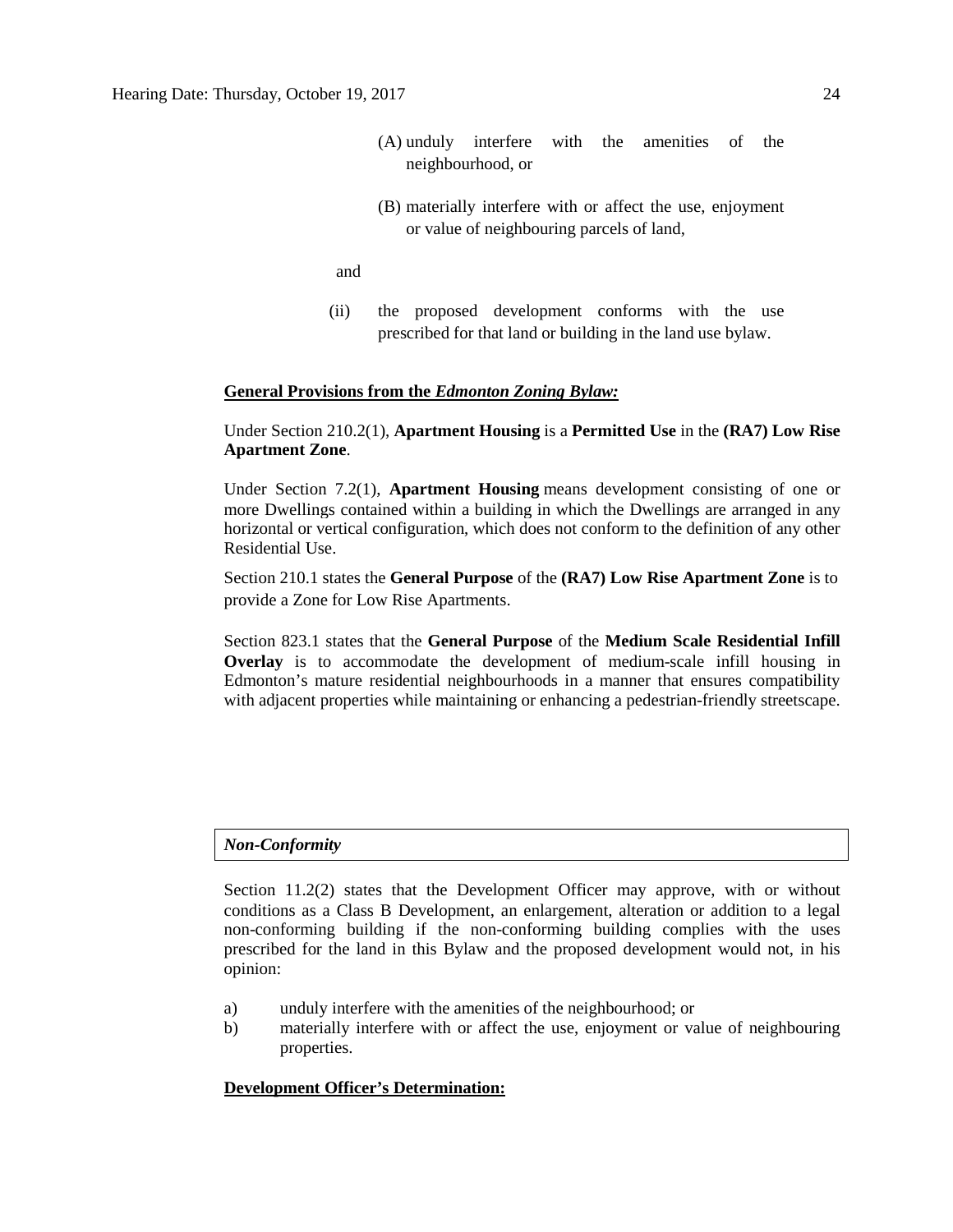Non-Conforming Building - The Apartment Housing which may have changed since it was originally constructed, no longer conforms to current zoning rules. (Section 11.3.3).

| <b>Application Number</b> | <b>Description</b>                                                                                                | <b>Decision</b>                                                                                                                                                                   |
|---------------------------|-------------------------------------------------------------------------------------------------------------------|-----------------------------------------------------------------------------------------------------------------------------------------------------------------------------------|
| $SDAB-D-09-074$           | To construct an addition to an<br>Apartment building (4.88 metres<br>by 5.49 metres access to a roof<br>top deck) | June 5, 2009; that the appeal be<br><b>ALLOWED</b><br>and<br>the<br>DEVELOPMENT GRANTED<br>and the excess of one storey in<br>maximum allowable number of<br>Storeys be permitted |
| $SDAB-D-07-126$           | To construct an addition to an<br>Apartment building (fourth floor<br>addition)                                   | June 29, 2007; that the appeal<br><b>DENIED</b><br>the<br>be<br>and<br>DEVELOPMENT REFUSED                                                                                        |

## *Previous Subdivision and Development Appeal Board Decisions*

# Notice to Applicant/Appellant

Provincial legislation requires that the Subdivision and Development Appeal Board issue its official decision in writing within fifteen days of the conclusion of the hearing. Bylaw No. 11136 requires that a verbal announcement of the Board's decision shall be made at the conclusion of the hearing of an appeal, but the verbal decision is not final nor binding on the Board until the decision has been given in writing in accordance with the *Municipal Government Act*.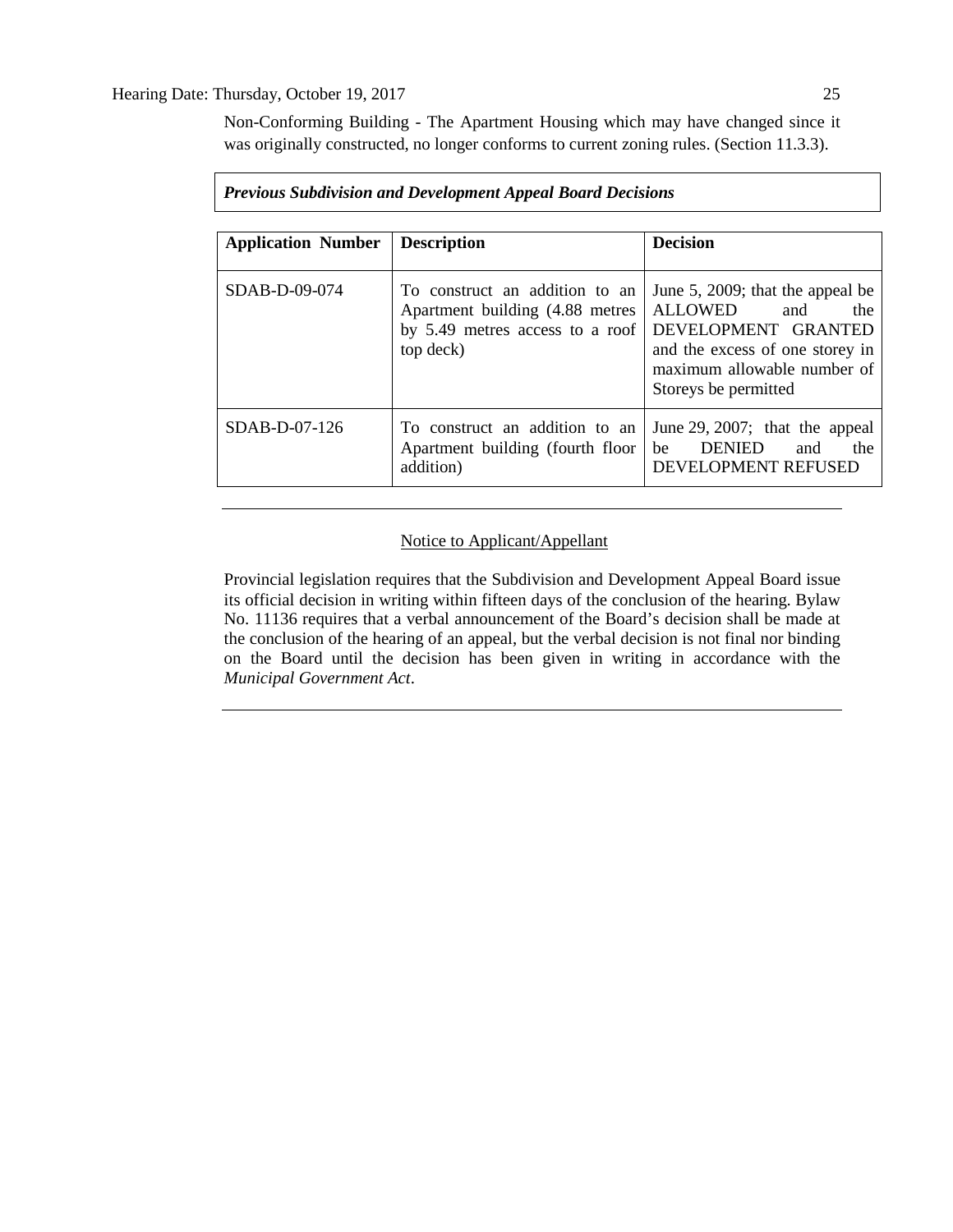| <b>Edmonton</b>                                                                               | Project Number: 258895254-001<br><b>Application Date:</b><br>AUG 02, 2017<br>Printed:<br>September 12, 2017 at 7:26 AM<br>1 of 3<br>Page:   |
|-----------------------------------------------------------------------------------------------|---------------------------------------------------------------------------------------------------------------------------------------------|
|                                                                                               | <b>Major Development Permit</b>                                                                                                             |
| the limitations and conditions of this permit, of the Edmonton Zoning Bylaw 12800 as amended. | This document is a record of a Development Permit application, and a record of the decision for the undertaking described below, subject to |
| Applicant                                                                                     | Property Address(es) and Legal Description(s)<br>10003 - 87 AVENUE NW                                                                       |
|                                                                                               | Condo Common Area (Plan 0626935)                                                                                                            |
|                                                                                               | <b>Specific Address(es)</b>                                                                                                                 |
|                                                                                               | Entryway: 10003 - 87 AVENUE NW                                                                                                              |
|                                                                                               | Entryway: 10007 - 87 AVENUE NW                                                                                                              |
|                                                                                               | Building: 10003 - 87 AVENUE NW                                                                                                              |
| <b>Scope of Permit</b>                                                                        |                                                                                                                                             |
|                                                                                               | To construct exterior alteration to an existing Apartment building (removing the rooftop addition and rooftop patio, 5.54m x 4.04m).        |
| <b>Permit Details</b>                                                                         |                                                                                                                                             |
| Class of Permit: Class B                                                                      | Contact Person:                                                                                                                             |
| Gross Floor Area (sq.m.):                                                                     | Lot Grading Needed?: N                                                                                                                      |
| New Sewer Service Required: N                                                                 | NumberOfMainFloorDwellings: 0                                                                                                               |
| Site Area (sq. m.):                                                                           | Stat. Plan Overlay/Annex Area: (none)                                                                                                       |
| I/We certify that the above noted details are correct.                                        |                                                                                                                                             |
|                                                                                               |                                                                                                                                             |
| Applicant signature:                                                                          |                                                                                                                                             |
| <b>Development Permit Decision</b>                                                            |                                                                                                                                             |
| Approved                                                                                      |                                                                                                                                             |
|                                                                                               |                                                                                                                                             |
|                                                                                               |                                                                                                                                             |
|                                                                                               |                                                                                                                                             |
|                                                                                               |                                                                                                                                             |
|                                                                                               |                                                                                                                                             |
|                                                                                               |                                                                                                                                             |
|                                                                                               |                                                                                                                                             |
|                                                                                               |                                                                                                                                             |
|                                                                                               |                                                                                                                                             |
|                                                                                               |                                                                                                                                             |
|                                                                                               |                                                                                                                                             |
|                                                                                               |                                                                                                                                             |
|                                                                                               |                                                                                                                                             |
|                                                                                               |                                                                                                                                             |
|                                                                                               |                                                                                                                                             |
|                                                                                               |                                                                                                                                             |
|                                                                                               |                                                                                                                                             |
|                                                                                               |                                                                                                                                             |
|                                                                                               |                                                                                                                                             |
|                                                                                               |                                                                                                                                             |
|                                                                                               |                                                                                                                                             |
|                                                                                               | The permit holder is advised to read the reverse for important information concerning this decision.                                        |
|                                                                                               |                                                                                                                                             |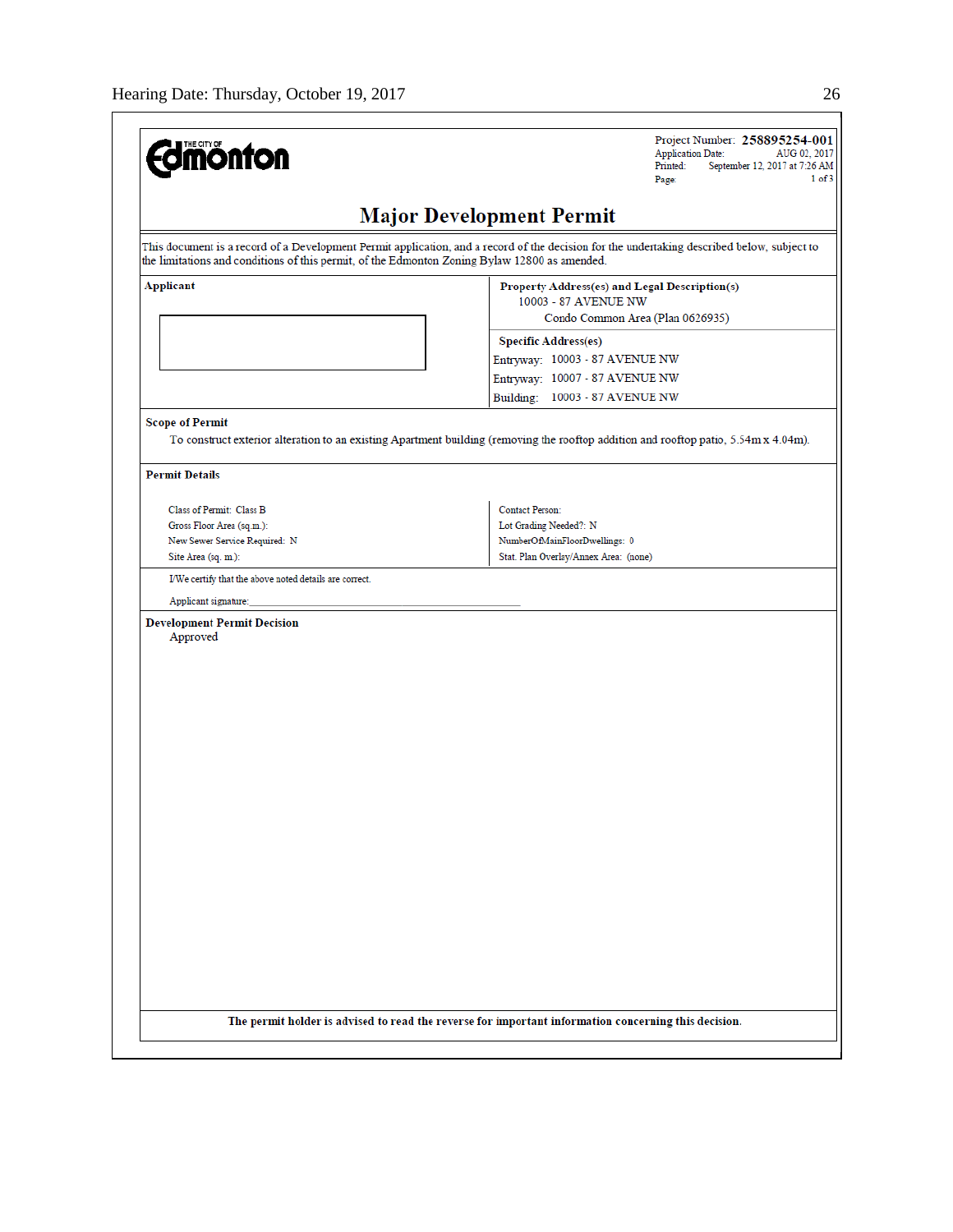| <b>ionfon</b>                                                                                                                                                                                                                                                                                                                                                                                                                                                                                    | Project Number: 258895254-001<br><b>Application Date:</b><br>AUG 02, 2017<br>September 12, 2017 at 7:26 AM<br>Printed:<br>$2$ of $3$<br>Page: |
|--------------------------------------------------------------------------------------------------------------------------------------------------------------------------------------------------------------------------------------------------------------------------------------------------------------------------------------------------------------------------------------------------------------------------------------------------------------------------------------------------|-----------------------------------------------------------------------------------------------------------------------------------------------|
| <b>Major Development Permit</b>                                                                                                                                                                                                                                                                                                                                                                                                                                                                  |                                                                                                                                               |
| <b>Subject to the Following Conditions</b><br>This Development Permit authorizes the proposed development to construct exterior alteration to an existing Apartment building<br>(removing the rooftop addition and rooftop patio, 5.54m x 4.04m).                                                                                                                                                                                                                                                |                                                                                                                                               |
| When an application for a Development Permit has been approved by the Development Officer, the Development Permit shall not<br>be valid unless and until:<br>a. any conditions of approval, except those of a continuing nature, have been fulfilled; and<br>b. the time for filing a notice of appeal to the Subdivision and Development Appeal Board as specified in subsection 21.1 of this<br>Bylaw and the Municipal Government Act has passed.                                             |                                                                                                                                               |
| This Development Permit is NOT valid until the Notification Period expires in accordance to Section 21(1). (Reference Section<br>17(1)                                                                                                                                                                                                                                                                                                                                                           |                                                                                                                                               |
| Immediately upon demolition of the rooftop addition and rooftop patio, the site shall be cleared of all debris.                                                                                                                                                                                                                                                                                                                                                                                  |                                                                                                                                               |
| <b>ADVISEMENTS:</b>                                                                                                                                                                                                                                                                                                                                                                                                                                                                              |                                                                                                                                               |
| Unless otherwise stated, all above references to "section numbers" refer to the authority under the Edmonton Zoning Bylaw 12800.                                                                                                                                                                                                                                                                                                                                                                 |                                                                                                                                               |
| An approved Development Permit means that the proposed development has been reviewed only against the provisions of the<br>Edmonton Zoning Bylaw. It does not remove obligations to conform with other legislation, bylaws or land title instruments such as<br>the Municipal Government Act, the ERCB Directive 079, the Edmonton Safety Codes Permit Bylaw or any caveats, covenants or<br>easements that might be attached to the Site.                                                       |                                                                                                                                               |
| A Building Permit is Required for any construction or change in use of a building. For a building permit, and prior to the Plans<br>Examination review, you require construction drawings and the payment of fees. Please contact the 311 Call Centre for further<br>information.                                                                                                                                                                                                                |                                                                                                                                               |
| Signs require separate Development Applications.                                                                                                                                                                                                                                                                                                                                                                                                                                                 |                                                                                                                                               |
| NOTE: The City of Edmonton does not conduct independent environmental checks of land within the City. If you are concerned<br>about the suitability of this property for any purpose, you should conduct your own tests and reviews. The City of Edmonton, in<br>issuing this Development Permit, makes no representations and offers no warranties as to the suitability of the property for any<br>purpose or as to the presence or absence of any environmental contaminants on the property. |                                                                                                                                               |
| <b>Variances</b><br>Non-Conforming Building - The Apartment Housing which may have changed since it was originally constructed, no longer<br>conforms to current zoning rules. (Section 11.3.3).                                                                                                                                                                                                                                                                                                 |                                                                                                                                               |
| <b>Rights of Appeal</b><br>This approval is subject to the right of appeal as outlined in Chapter 24, Section 683 through 689 of the Municipal Government<br>Amendment Act.                                                                                                                                                                                                                                                                                                                      |                                                                                                                                               |
| Issue Date: Aug 21, 2017<br>Development Authority: ANGELES, JOSELITO<br>Notice Period Begins: Aug 29, 2017<br><b>Ends:Sep 12, 2017</b>                                                                                                                                                                                                                                                                                                                                                           |                                                                                                                                               |
| The permit holder is advised to read the reverse for important information concerning this decision.                                                                                                                                                                                                                                                                                                                                                                                             |                                                                                                                                               |
|                                                                                                                                                                                                                                                                                                                                                                                                                                                                                                  |                                                                                                                                               |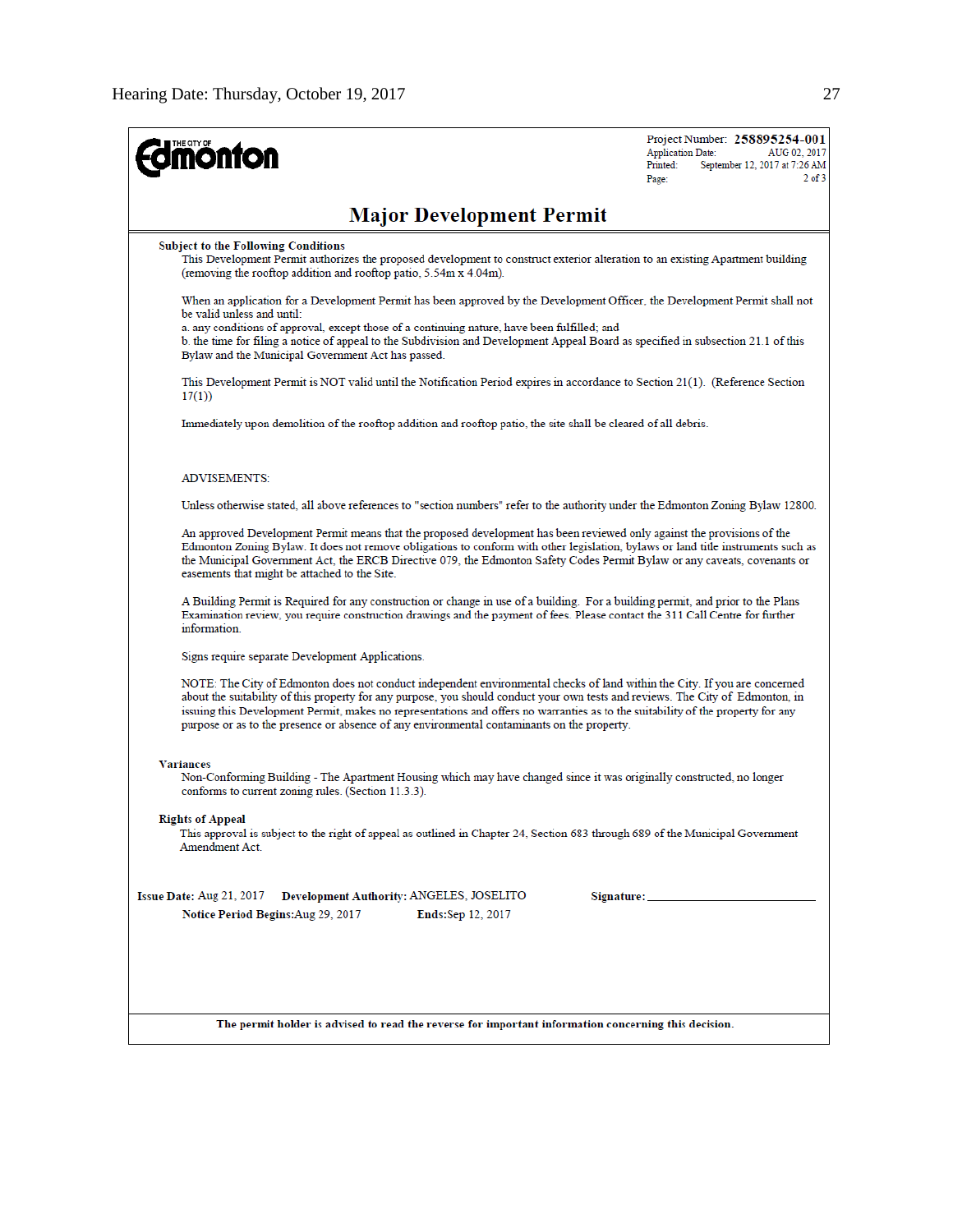| <b><i><u>dimonton</u></i></b>                          |                   |                                 |          | Project Number: 258895254-001<br><b>Application Date:</b><br>AUG 02, 2017<br>Printed:<br>September 12, 2017 at 7:26 AM<br>$3$ of $3$<br>Page: |
|--------------------------------------------------------|-------------------|---------------------------------|----------|-----------------------------------------------------------------------------------------------------------------------------------------------|
|                                                        |                   | <b>Major Development Permit</b> |          |                                                                                                                                               |
| Fees                                                   |                   |                                 |          |                                                                                                                                               |
|                                                        | <b>Fee Amount</b> | <b>Amount Paid</b>              | Receipt# | <b>Date Paid</b>                                                                                                                              |
| Major Dev. Application Fee<br><b>Total GST Amount:</b> | \$84.00<br>\$0.00 | \$84.00                         | 04342985 | Aug 02, 2017                                                                                                                                  |
| <b>Totals for Permit:</b>                              | \$84.00           | \$84.00                         |          |                                                                                                                                               |
|                                                        |                   |                                 |          |                                                                                                                                               |
|                                                        |                   |                                 |          |                                                                                                                                               |
|                                                        |                   |                                 |          |                                                                                                                                               |
|                                                        |                   |                                 |          |                                                                                                                                               |
|                                                        |                   |                                 |          |                                                                                                                                               |
|                                                        |                   |                                 |          |                                                                                                                                               |
|                                                        |                   |                                 |          |                                                                                                                                               |
|                                                        |                   |                                 |          |                                                                                                                                               |
|                                                        |                   |                                 |          |                                                                                                                                               |
|                                                        |                   |                                 |          |                                                                                                                                               |
|                                                        |                   |                                 |          |                                                                                                                                               |
|                                                        |                   |                                 |          |                                                                                                                                               |
|                                                        |                   |                                 |          |                                                                                                                                               |
|                                                        |                   |                                 |          |                                                                                                                                               |
|                                                        |                   |                                 |          |                                                                                                                                               |
|                                                        |                   |                                 |          |                                                                                                                                               |
|                                                        |                   |                                 |          |                                                                                                                                               |
|                                                        |                   |                                 |          |                                                                                                                                               |
|                                                        |                   |                                 |          |                                                                                                                                               |
|                                                        |                   |                                 |          |                                                                                                                                               |
|                                                        |                   |                                 |          |                                                                                                                                               |
|                                                        |                   |                                 |          |                                                                                                                                               |
|                                                        |                   |                                 |          |                                                                                                                                               |
|                                                        |                   |                                 |          |                                                                                                                                               |
|                                                        |                   |                                 |          |                                                                                                                                               |
|                                                        |                   |                                 |          | The permit holder is advised to read the reverse for important information concerning this decision.                                          |